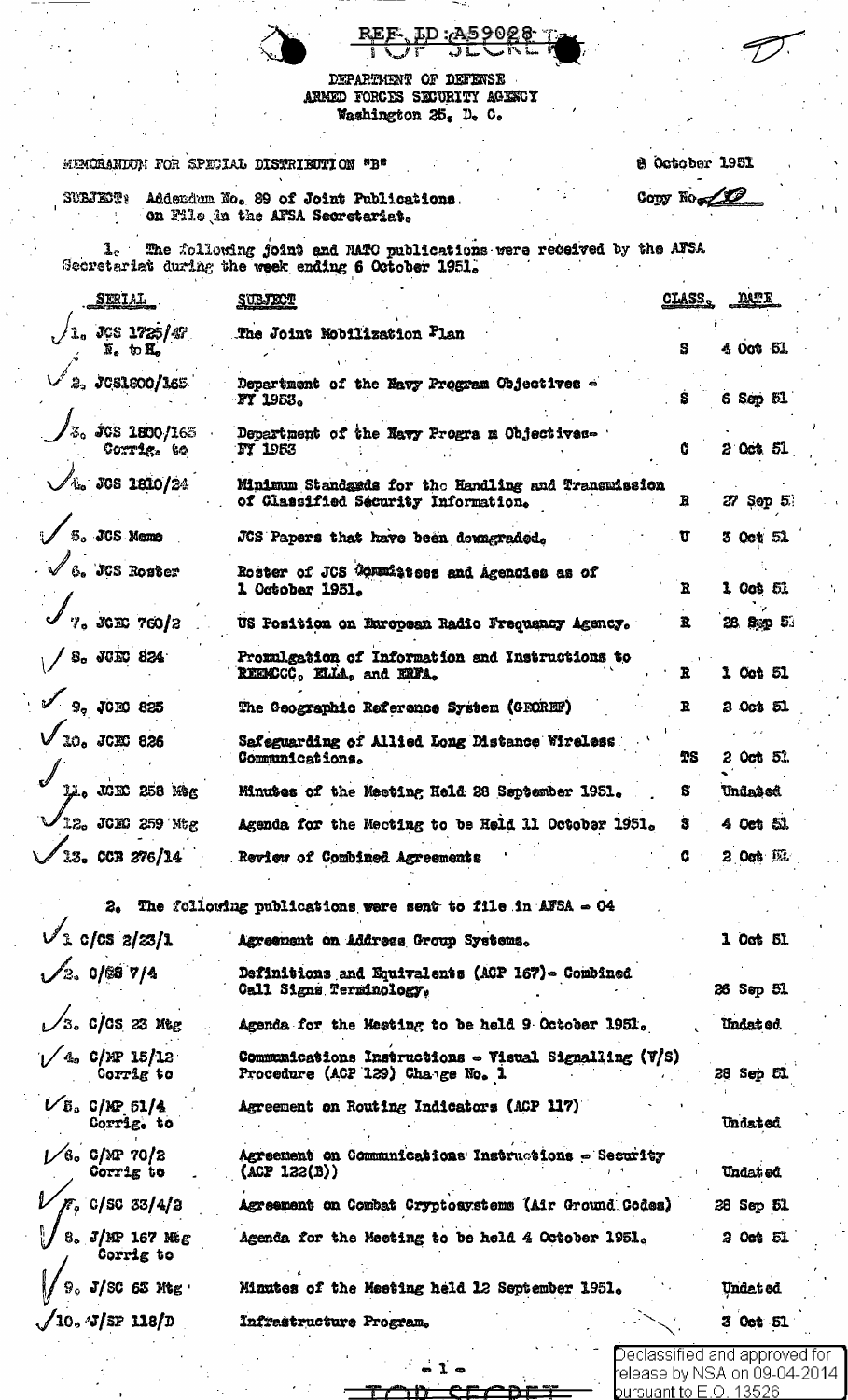<del>. 2 2 0 2 2 2</del> <del>9 L .</del>

**REF ID:A59028** 

DEPARTMENT OF DEFENSE ARMED FORCES SECURITY AGENCY Washington 25, D.C.

MEMORANDUM FOR SPECIAL DISTRIBUTION "B"

 $\mathbf{L}$ Copy +

1 October 1951

SUBJECT: Addendum No. 88 of Joint Publications on File in the AFSA Secretariat.  $\overline{a}$ 

1. The following joint and NATO publications were received by the AFSA Secretariat during the week ending 29 September 1951.  $\mathbf{1}_{\bullet}^{\mathbf{i}}$ 

|  | <b>REIAL</b>                                    | <b>SUBJECT</b>                                                                                | <u>CLASS.</u> | DATE             |           |
|--|-------------------------------------------------|-----------------------------------------------------------------------------------------------|---------------|------------------|-----------|
|  | $_{\circ}$ JCS 1800/169                         | Basic Policy for Procurment and Production<br>(FY 1953 Budget Estimate)                       | R             |                  | 19 Sep 51 |
|  | 2. JCS 2045/12<br>Dec. on                       | Section I, II, IV, VI, VII, and VIII of Chapter III,<br>Joint Armed Forcet Publications.      |               | 19 Sep 51        |           |
|  | $/3.$ JCS 2184/4                                | Planning for Communications Censorship.                                                       | c             | 19 Sep 51        |           |
|  | 4. JCEC 820                                     | Joint Military Characteristics for Detector Set<br>$AN/PRS-3()$                               | G             | 21 Sep 51        |           |
|  | 5. JCEC 821                                     | Joint Military Characteristics for Flash Ranging<br>Set AN/GAS-1()                            |               | 24 Sep 51        |           |
|  | 6. JCEC 822                                     | Joint Military Characteristics for Ranging Equip-<br>ment $AN/TSS-1()$                        | C             | 24 Sep 5‰        |           |
|  | 7. JCEC 823                                     | Joint Military Characteristics for Recorder-<br>Reproducer Set AN/PNQ-2()                     | U             | 24 Sep 51        |           |
|  | 8. JCEC 258 Mtg<br>(revised)                    | . Revised Agenda for the Heeting to be Held<br>28 September 1951.                             | s             | 20 Sep 51        |           |
|  | 9. DCEM 270                                     | Combined Cipher Machine Indicator Procedure.                                                  | ·TS           | 26 Sep 51        |           |
|  | $\sqrt{30}$ . CCB 351                           | Combined Cipher Machine Indicator Procedure.                                                  | TS            | 26 Sep 51        |           |
|  | $\sqrt{11.1/161A/6964}$                         | Cypher Messaget Publication of Text.                                                          | s             | 21 Sep 51        |           |
|  |                                                 | 12. TR/WN(C)(51)5 Mtg. Minutes of the Meeting held 4 and 5 September $151.5$                  |               | 13 Sep 51        |           |
|  |                                                 | 2. The following publications are filed in AFSA=04.                                           |               |                  |           |
|  | $1.$ C/MP 33/25                                 | Direction Finding Procedure $\triangle$ Change to ACP 130(A)                                  |               | 27 Sep 51        |           |
|  | $V_2$ . C/MP 51/4                               | Agreement on Rerouting Indicators (ACP 117).                                                  |               | 20 Sep 51        |           |
|  | $U$ 3. C/MP 186 Mtg                             | Minutes of the Meeting held 6 September 1951.                                                 |               | undated          |           |
|  | $-4.$ C/MP 187 Mtg                              | Agenda for the Meeting to be held 4 October 1951.                                             |               | undated          |           |
|  | $V_{5.}$ C/SC 56/1                              | Crypto raphic Arrangements for NATO Second Level.                                             |               | 25 Sep 51        |           |
|  | $\mathcal{V}\epsilon_{c}$ C/SC 59<br>Corrig. to | Proposed Revision of System Indicator Procedure.                                              |               | <b>19 Sep 51</b> |           |
|  | $V$ 7. C/SC 36 Mtm                              | Minutes of the Meeting held 12 September 1951.                                                |               | undated          |           |
|  | $\mathscr{C}_{8_{\circ}}$ C/WI 10/8/D           | Can-UK-US Policy for the Release of IFF Mark X Information<br>and Equipment to Other Nations. |               | 24 Sep 51        |           |
|  | $\mathcal{V}_9$ . C/WI 10/9/D                   | Can-UK-US Policy for the Release of IFF Mark X Information<br>and Equipment to Other Nations. |               | 27 Sep 51        |           |
|  | $L$ 10. C/WI 20/D                               | Joint Recognition and Identification Signals (JANAP 150-<br>158), Recommended Revisions to.   |               | 24 Sep 51        |           |

₱

**202.630BBT**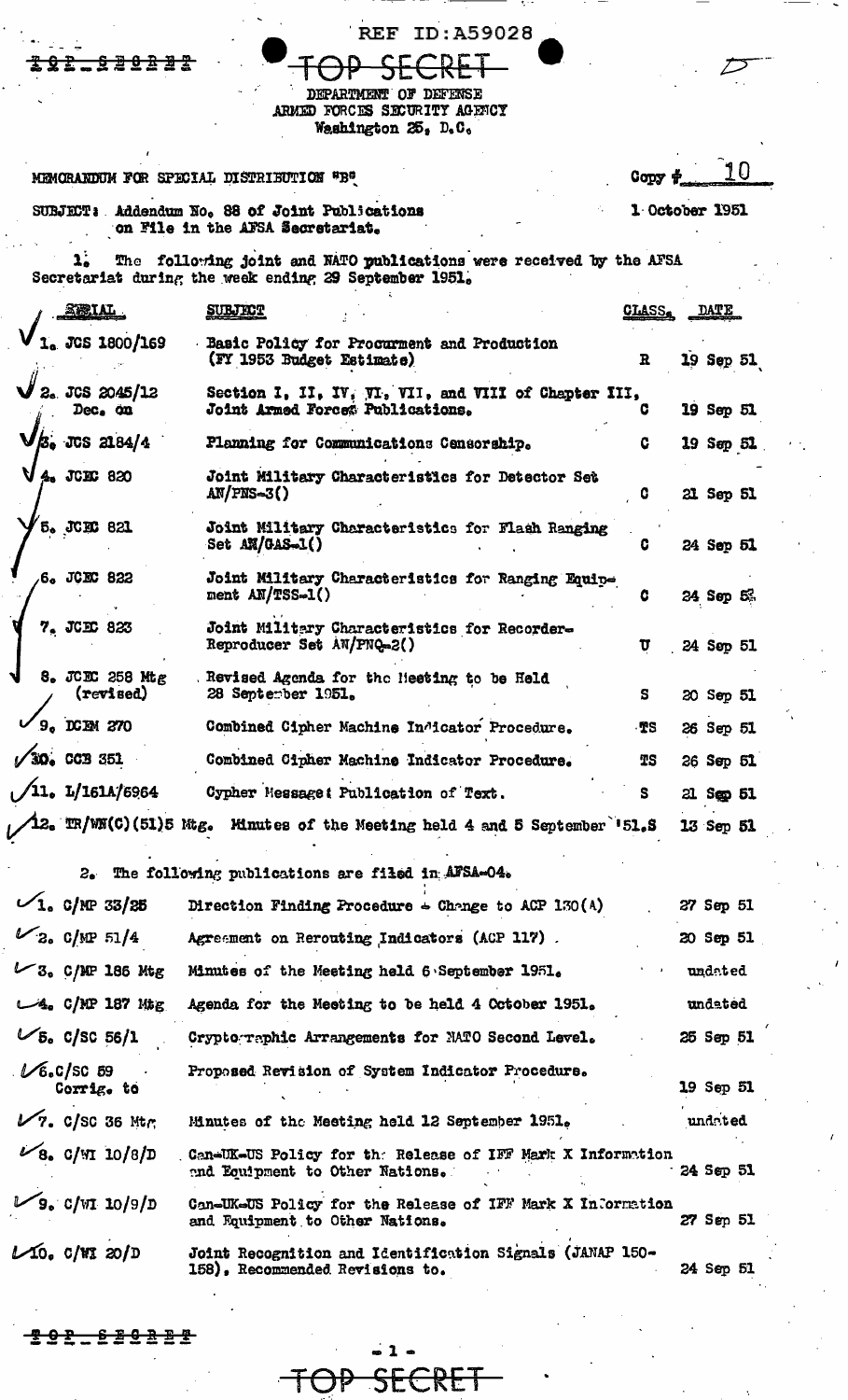**SUBJECT &** Addendum No. 88 of Joint Publications on File in the AFSA Secretariat.

## Continued  $2<sub>1</sub>$

|  | 21. C/WI 22/D                                     | Release of IFF Information to NATO Countries.                                                   | 27 Sep 51 |  |
|--|---------------------------------------------------|-------------------------------------------------------------------------------------------------|-----------|--|
|  |                                                   |                                                                                                 |           |  |
|  | $\sqrt{22}$ J/CE 148/D                            | Revision of Military Characteristics for Central Office,<br>Telephone Dial AN/TCC-6().          | 26 Sep 51 |  |
|  | $J$ 13. J/CE 149/D                                | Military Characteristics for a One-Mile Ultraportable<br>$\mathbf{F}$ M Radio Set AN/FRC= :6(). | 26 Sep 51 |  |
|  | $V_{14}$ , $J/CE$ 150/D                           | Military Characteristics for Radio Set AN/VRC-34()                                              | 26 Sep 51 |  |
|  | 415. J/CE 48 Mg                                   | Minutes of the Meeting held 19 Sepember 1951.                                                   | undated   |  |
|  | $\sqrt{16^{\circ} 2(25)}$                         | Interim Recognition and Identification System for NATO.                                         | 21 Sep 51 |  |
|  | $17. J/\text{EW} 133/D$ .                         | Military Characteristics for Countermeasures Set AN/MLQ-2() 26 Sep 51                           |           |  |
|  | $\sqrt{18}$ . J/MP 167 Mtm                        | Agenda for the Meeting to be held 4 October 1951.                                               | undated   |  |
|  | $J_{19. J/RI 13/D}$                               | Military Characteristics for Detecting Set, Infrared<br>$AN/PS = 2()$                           | 26 Sep 51 |  |
|  | $\sqrt{20}$ , $J/\text{SC}$ $30/1$                | Joint Address Group Rook (JANAP 116(C)) Revision of                                             | 20 Sep 51 |  |
|  | $V_{21}$ , $J_{\rm s}$ c 52/1                     | Security of Nessages Processed through Tape Relay<br>Stations.                                  | 20 Sep 51 |  |
|  | $\sqrt{25}$ $J/20$ 52/1<br>Corri $c_{\bullet}$ to | Security of liessages Processed through Tane Relay<br>Stations.                                 | 21 Sep 51 |  |
|  | B3c J/2G 143<br>$J/MP$ 98                         | Minimum Standards for the Handling and Transmission<br>of Classified Information.               | 21 Sep 51 |  |
|  | $\sqrt{24. J/m 34/4/D}$                           | Proposed Change to Initial Operating Frequencies,<br>IFF Mark X                                 | 27 Sep 51 |  |
|  | 25. J/WI 81/D                                     | Release of IFF Mark X Equipment and Information to<br>Australia and New Zealand.                | 21 Sep 51 |  |

<mark>ዧ</mark>፞፝፝፼ቜጞቜጛ028

 $3.5$  No publications were delivered to AFSA = 03 this week.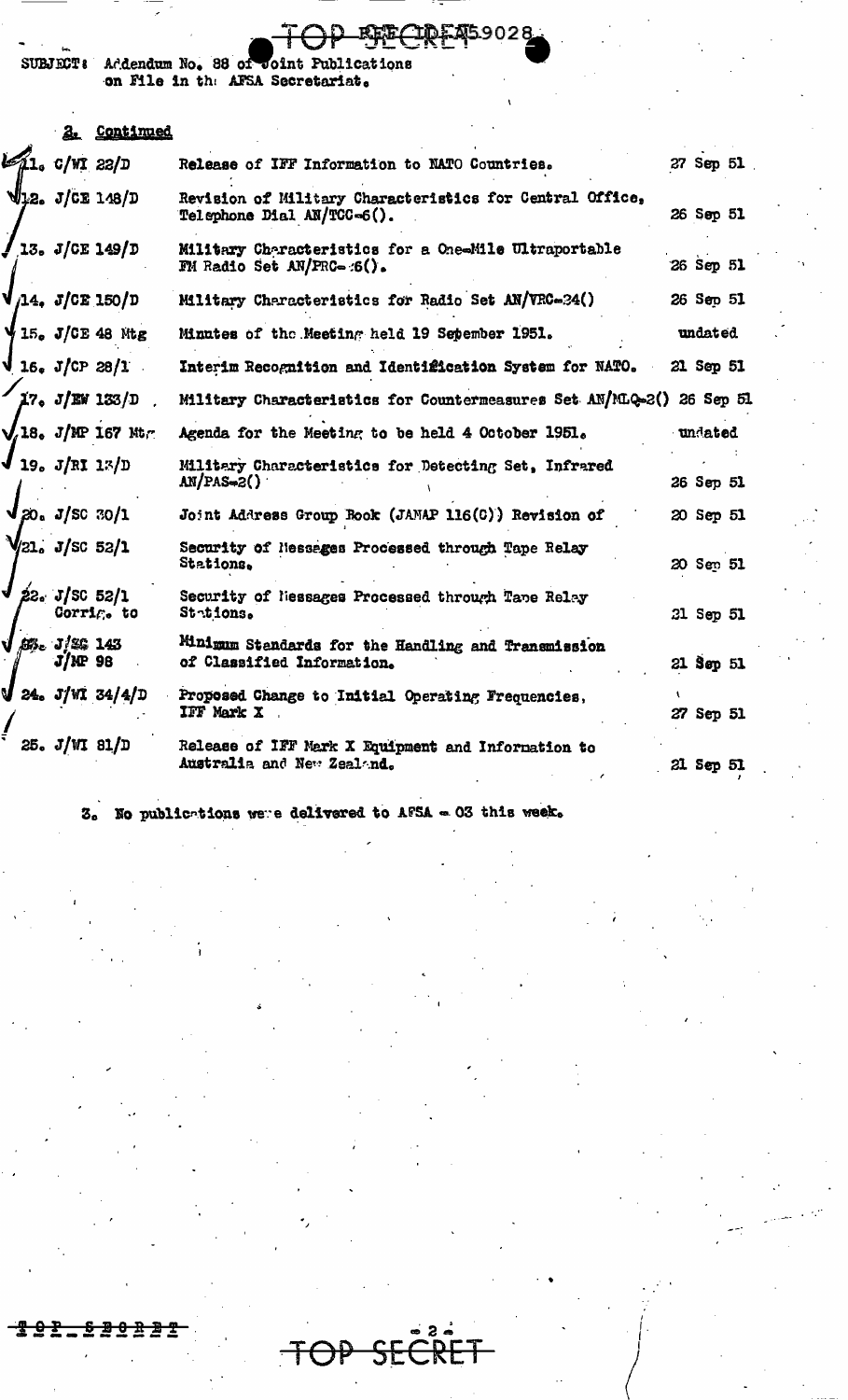| ٠               |                    |
|-----------------|--------------------|
| $\sim$ $\prime$ | $\boldsymbol{\nu}$ |

DEPARTMENT OF THE ARMY ARMED FORCES SECURITY AGENCY Washington 25, D.C.

MENORANIUM FOR SPECIAL DISTRIBUTION "B"

24 September 1951

SUBJECT: Addendum No. 87 of Joint Publications on File in the AFSA Secretariat.

 $10$ Copy No.

 $1_{\circ}$  The following joint and NATO publications were received by the AFSA Secretariat during the week ending 22 September 1951.

| <b>SERIAL</b>                                         | <b>SUBJECT</b>                                                                                  | <b>CLASS.</b> | DATE          |  |
|-------------------------------------------------------|-------------------------------------------------------------------------------------------------|---------------|---------------|--|
| $-1.$ JCS 1810/22<br>Dec. on                          | Clearance Criteria for Personnel Requiring Access<br>to Cryptographic Material and Information. | R             | 18 Sep 51     |  |
| $-2.3$ JCS 1921/9<br>N <sub>o</sub> to H <sub>o</sub> | U.S. Military Global Communications.                                                            | R             | 20 Sep 51     |  |
| $-3. JGS 2100/4$                                      | Commanders Under the Unified Command Plan.                                                      | B.            | 18 Sep 51     |  |
| $-4.$ JCEC 819                                        | Protection of U.S. Military Communications Interests<br>after Japanese Peace Treaty.            | s             | 18 Sep 51     |  |
| $-5, \text{D-D}(51)198$                               | Progress Report from the Council of Deputies.                                                   | TS            | 23 Aug 51     |  |
| <b>-6. D-D(51)198</b><br>. Corrig. to                 | Progress Report from the Council of Deputies.                                                   | TS            | 29 Aug 51     |  |
| $\mathcal{L}_{\tilde{x}}$ d-2(51)61                   | Summary Record of Meeting held 20 August 1951.                                                  | S.            | 39 Aug 51     |  |
| $-8.$ MRC 6/3                                         | Proposela for Reorganization of NATO Military<br>Structure.                                     | s             | 4 Sep 51      |  |
| $-9.$ $\mathbb{R}/1$ SS/51/6                          | Location of Secretary, of Tri-Regional Inter-<br>Service Signals Division (TR-IS D)             | R             | 17 Sep 51     |  |
| $-10.$ TR/ISS/51/7                                    | Routing of Telephone Calls between Norway/Denmark<br>and Other NATO Countries.                  | R             | 28 Jul 51     |  |
|                                                       | 2. The following publications are on file in AFSA $\sim 04$ .                                   |               |               |  |
| $\mathcal{L}$ . C/CP 2/4/D                            | Long Title for Term "ACPs"                                                                      |               | 17 Sep 51     |  |
| $G_fCS$ 8                                             | $=$ 2. C/FA 186, C/SC 60, Communications Instructions = General (ACP 121(B)).                   |               | 19 Sep 51     |  |
| $-3.05C.59$                                           | Proposed Revision of System Indicator Procedures.                                               |               | 13 Sept 51    |  |
| $-4. J/CCE 34/2/D$                                    | Communications Requirements between Manila, Saigon and<br>Singapore.                            |               | 17 Sep 51     |  |
| $-5. J/CS$ 26 Mtg                                     | Minutes of the Meeti - held 31 August 1951.                                                     |               | $31$ Aur $51$ |  |
| — 6. J/SC 2/8                                         | Joint Authentication System.                                                                    |               | 19 Sep 51     |  |
| $-7.$ J/FA 106/5/D                                    | U.S. Position on European Radio Frequency Agency (ERFA) 14 Sep 51                               |               |               |  |
| $-$ 8. J/MP 166 Mtg                                   | Minutes of the Necting held 6 September 1951.                                                   |               | $17$ Sep $51$ |  |
|                                                       |                                                                                                 |               |               |  |

No publications delivered to AFSA -03 this week. З,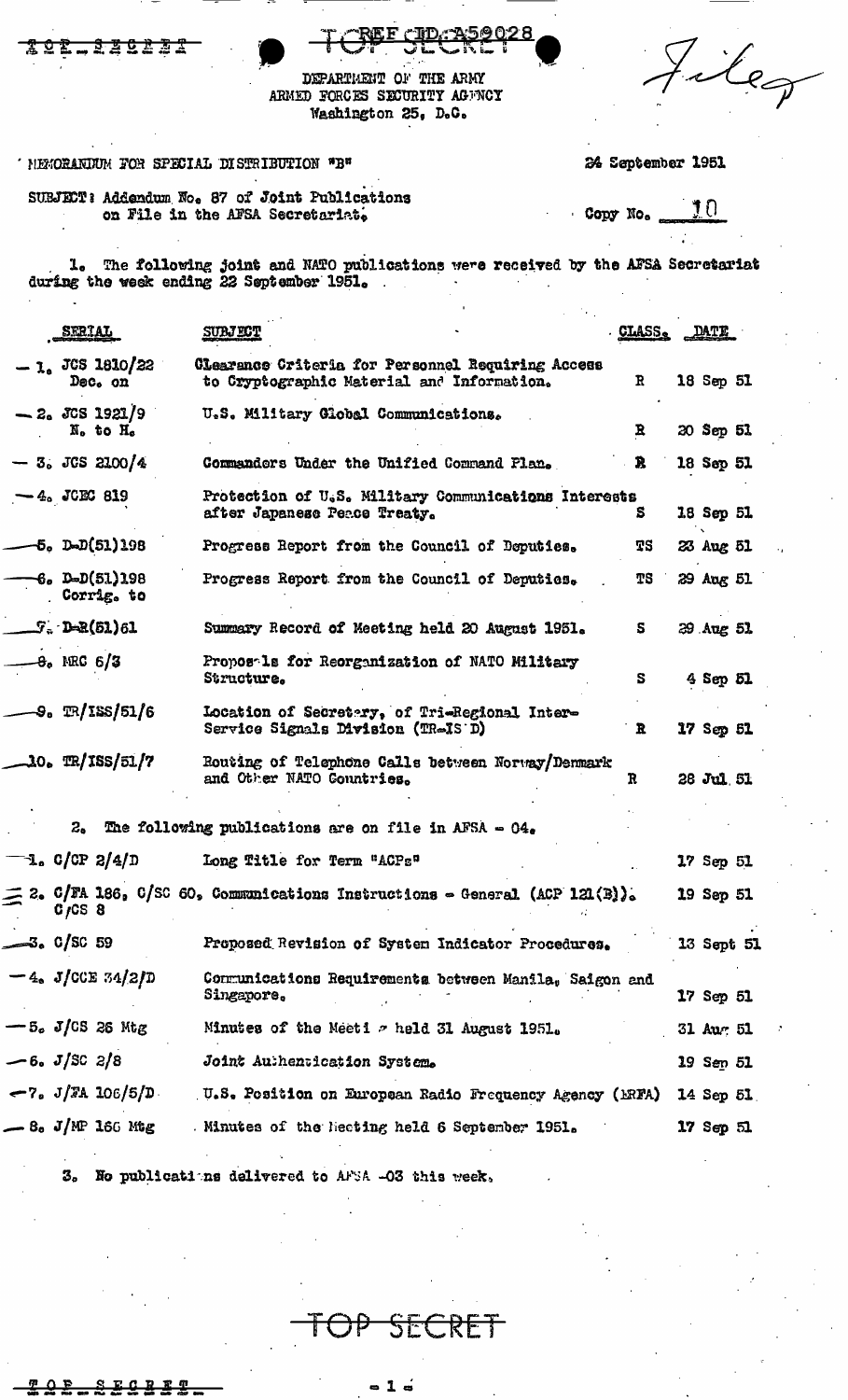|                                                     | REF ID:A59028.<br>SECRET                                                                                                                   |              |                   |  |
|-----------------------------------------------------|--------------------------------------------------------------------------------------------------------------------------------------------|--------------|-------------------|--|
| <del>3 Z C R I T</del><br>᠊ᡉ᠊                       |                                                                                                                                            |              | $\frac{1}{p}$     |  |
|                                                     | DEPARTMENT OF DEFENSE<br>ARMED FORCES SECURITY AGENCY<br>WASHINGTON 25. D. C.                                                              |              |                   |  |
|                                                     | MEMORANDUM FOR SPECIAL DISTRIBUTION "B"                                                                                                    |              | 17 September 1951 |  |
|                                                     | SUBJECT: Addendum No. 86 of Joint Publications<br>on File in the AFSA Secretariat.                                                         |              | Copy No. $10$     |  |
|                                                     | 1. The following joint and NATO publications were received by the AFSA<br>Secretariat during the week ending 15 September 1951.            |              |                   |  |
| <b>SERIAL</b>                                       | <b>SUBJECT</b>                                                                                                                             | <u>CLASS</u> | <u>DATE</u>       |  |
| $-1.$ JCS Papers                                    | JCS Papers that have been downgraded.                                                                                                      | Un           | 6 Sep 51          |  |
| $-2.$ JCS 202/78                                    | Charter Joint Communications-Electronics Committee. R 29 Aug 51                                                                            |              |                   |  |
| $-3.$ JCS 1725/47<br>$N_e$ to $H_e$                 | The Joint Mobilization Plan.                                                                                                               | R            | 6 Sep 51          |  |
| $-4.$ JCS 2045/12<br>$N_{\bullet}$ to $H_{\bullet}$ | Sections I, II, IV, V, VII, and VIII of Chapter<br>III, Joint Action Armed Forces Publication.                                             | C.           | 11 Sep 51         |  |
| $-6.$ JCEC Papers:<br>Status of                     | Status of JCEC Papers as of 6 September 1951.                                                                                              | S            | $6$ Sep $51$      |  |
|                                                     | -6. JOEC 257 Mtg. Minutes of the meeting held 29 August 1951.                                                                              | S.           | undated           |  |
|                                                     | -7. JOIC 258 Mtg. Agenda for the meeting to be held 13 September 1951. S 28 Sep 51                                                         |              |                   |  |
| $-8.$ JCEC 645/2                                    | Joint Communications Projects-Third Army and Eighth<br>Naval District (Project No. 1-Teletype Handling<br>on a Mutually Helpful Basis)     | Un           | $6$ Sep 51        |  |
| $-9.$ JCEC 707/1                                    | Proposed Installation of a Short Wave Receiving<br>Station in the Phillipines (VOA).                                                       | s            | 10 Sep 51         |  |
| $-10.$ JCEC 816                                     | Joint Military Characteristics for Visual Identif-<br>ication Set $AN/VVX=2()$ .                                                           | S            | $5.56p$ $51$      |  |
| $-11.$ JCEC 817                                     | Joint Military Characteristics for Infrared Flasher<br>$MX=1218()$ $/DAo$                                                                  | $\mathbf R$  | $11$ Sép $51$     |  |
| <b>-12. JCEC 818</b>                                | JOEC Position with Reference to Operational Necess-<br>ity for the Release of Information to Ceylon, India,<br>Pakistan, and South Africa. | s            | 其 55p 51          |  |
| <b>- 13. CCB 333</b><br>2nd Corr.                   | UK/US Agreement on a Short Range Air Navigation<br>$\Delta 1d_{\alpha}$                                                                    | S            | ن وس<br>10 Sap 51 |  |
| $-14.$ CCB 341<br>Corr. to                          | ACP 211 - Directory of Holders of Combined Crypto-<br>Systems.                                                                             | S            | $5$ Sep $51$      |  |
| $-15.$ CCBM-206                                     | Assignment of Short Titles.                                                                                                                | S            | 12 Sep 51         |  |
| ——16. CCBM-207                                      | Combined Assault Code, Assignment of Short Titles.                                                                                         | s            | 12 Sep 51         |  |
| $-17.$ DCEM 263                                     | Proposed Military Characteristics for Portable<br>Speech Privacy Equipment.                                                                | s            | 6 Sep 51          |  |
| $-18.$ DCEM 267                                     | Availability of "U. S. Armed Forces Crypto-Equip-<br>ment Development Plan" (AFSAG 1204)                                                   | S            | 10 Sep 51         |  |
| $-19.$ C/CE 23 Mtg.                                 | Agenda for the meeting to be held 19 September 1951. S                                                                                     |              | 11 Sep 51         |  |
| $-20.$ J/CE 48 Mtg.                                 | Agenda for the meeting to be held 19 September 1951. S                                                                                     |              | 10 Sep 51         |  |
| $-21.$ D-D(51)221                                   | Progress on Projects in the Second Slice of Infra-<br>structure.                                                                           | s            | 29 Aug 51         |  |

 $\overline{\mathcal{F}}$ OP SECRET

 $\sim$ 

 $\bullet$  l  $\dot{\bullet}$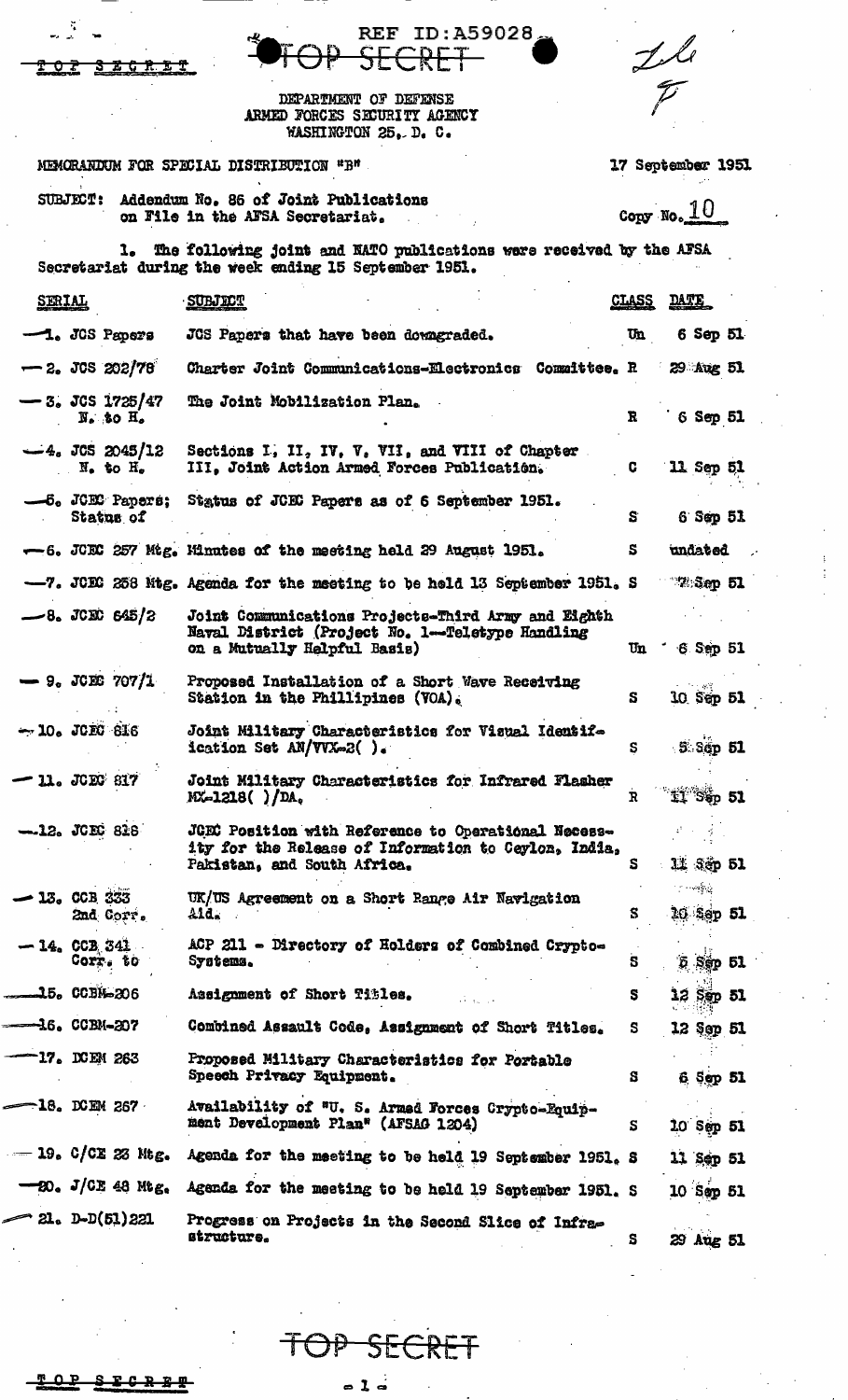| <u>ጥ በ ይ</u>                |                                   |                                                       | <u> የድር ርቀክ ታይል ሳና አ</u>                                                                                                                             |                 |  |
|-----------------------------|-----------------------------------|-------------------------------------------------------|------------------------------------------------------------------------------------------------------------------------------------------------------|-----------------|--|
|                             | <b>SUBJECT'S</b>                  |                                                       | Addendum No. 86 of Joint Publications                                                                                                                |                 |  |
|                             |                                   |                                                       | on File in the AFSA Secretariat.                                                                                                                     |                 |  |
|                             | _22. MRC 6/1                      |                                                       | Proposals for Reorganization of NATO Military<br>S<br>Structure.                                                                                     | 21 Aug 51       |  |
| $-23.$ MRC 6/2              |                                   |                                                       | Proposals for Reorganization of NATO Military<br>S<br>Structure.                                                                                     | 25 Aug 51       |  |
| $-34.$ $N=66$               |                                   |                                                       | TS<br>Modified M-209 Converter.                                                                                                                      | $7$ Sep $51$    |  |
|                             | Dec. on                           |                                                       | 25. SG 7/44(Final)Examination of the Functioning of the COSMIC<br>C.<br>Security System in the United States.                                        | 11 Sep 51       |  |
|                             |                                   |                                                       | 2. The following publications were forwarded to file in AFSA=04.                                                                                     |                 |  |
|                             |                                   | $\mathcal{L}_{\bullet}$ ad/FPIS $1/D$<br>2nd Corr. to | Ad Hoc Panel on Steering Group for Investigating Pract-<br>ical Application of Radio-Frequency Propagation by<br>Ionospheric Scatter. (ROAR Project) | 11 Sep 51       |  |
| $2e$ C/CP 6/6               |                                   |                                                       | Printing and Translations of ACPs.                                                                                                                   | 13 Sep 51       |  |
| $\sim$ 3. C/MP 15/12        |                                   |                                                       | Communications Instructions - Visual Signalling (V/S)<br>Procedure (ACP 129) Change No. 1                                                            | 10 Sep 51       |  |
|                             | $\sim$ 4. C/NP 23/32<br>2nd Corr. |                                                       | Communications Instructions - Radio Telegraph $(W/T)$<br>Procedures (ACP 124(A))-Change No. 2                                                        | 12 Sep 51       |  |
| $\rightarrow$ 5. C/MP 50/13 |                                   |                                                       | Proposed Changes to ACP 148.                                                                                                                         | <b>7 Sep 51</b> |  |
| $\sim$ 6. C/MP 74/D         |                                   |                                                       | CAN-UK-US Agreement on Allied Aircraft Signal Book<br>(ACP 178)                                                                                      | 12 Sep 51       |  |
|                             |                                   |                                                       | $\sim$ 7. C/SC 36 Mtg. Agenda for the meeting to be held 12 September 1951.                                                                          | 4 Sep 51        |  |
| $-$ 8. $C/TP$ 20/D          |                                   |                                                       | Radiotelephone Procedure for the Conduct of Artillery<br>and Naval Gunfire - ACP 164.                                                                | 10 Sep 51       |  |
|                             |                                   |                                                       | $-9.$ J/SG 63 Mtg. Agenda for the meeting to be held 12 September 1951.                                                                              | undat ed        |  |
|                             | $N_{\bullet}$ to $H_{\bullet}$    | $-10. J/WI 26/6/D$                                    | Mark III IFF Policy, Proposed recxamination of JANAP<br>150.                                                                                         | 6 Sep 51        |  |
| $-11. J/M 80/D$             |                                   |                                                       | Licensing Arrangement for Foreign Manufacture of Civil<br>Aeronautics Administration Distance Measuring Equipment. 11 Sep 51                         |                 |  |
|                             |                                   |                                                       | 3. The following publication was forwarded to file in AFSA-03.                                                                                       |                 |  |

 $- 1.$  J/SC 63 Mtg. Agenda for the meeting to be held 12 September 1951. undated

2

|     |  | - 16 U X W |    |
|-----|--|------------|----|
| . . |  |            | -5 |
|     |  |            |    |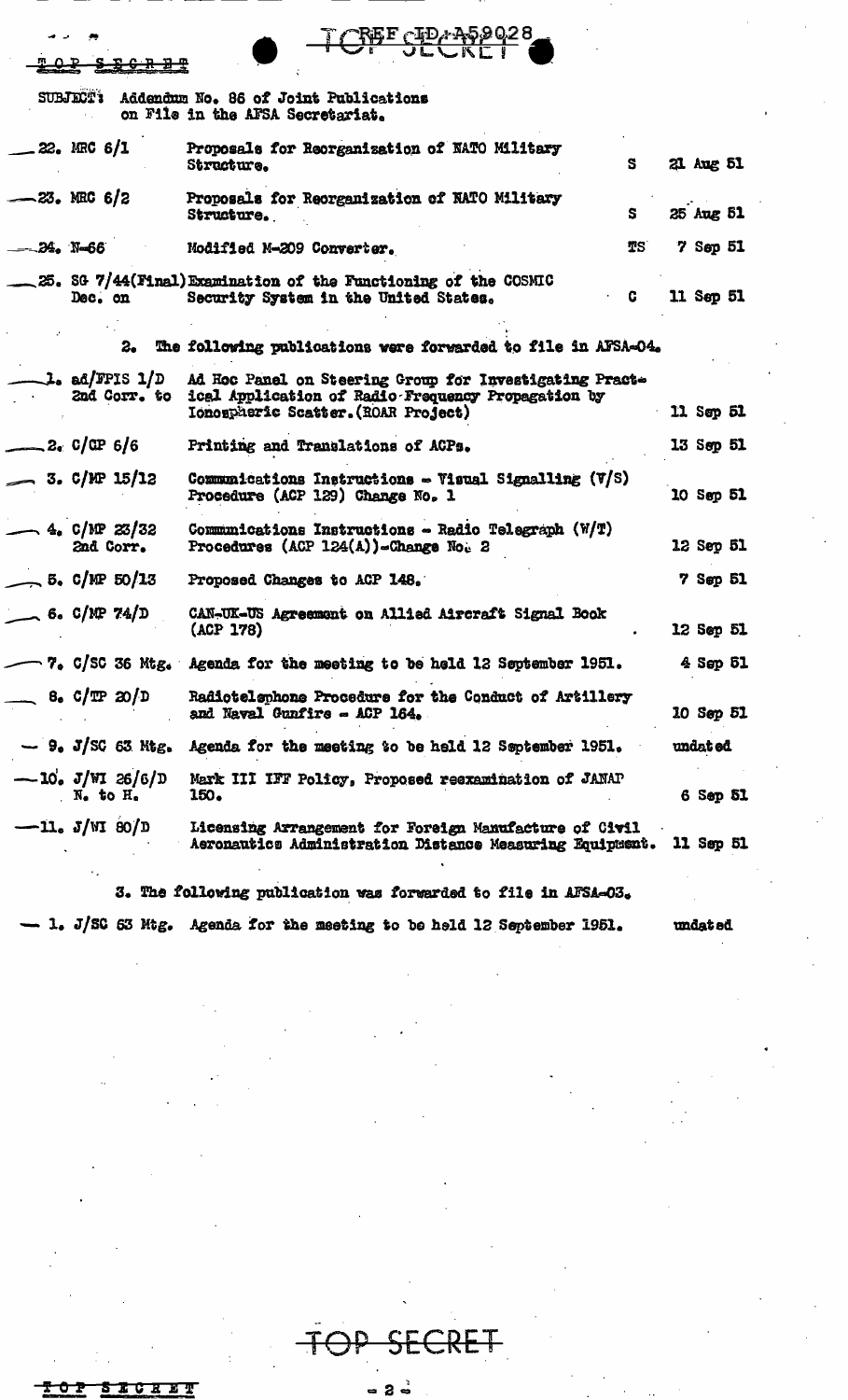|                                               |                                                                                                                                                                                          |              |                   | Rua |
|-----------------------------------------------|------------------------------------------------------------------------------------------------------------------------------------------------------------------------------------------|--------------|-------------------|-----|
|                                               | <b>REF ID: A59028</b><br><del>D SECRET</del>                                                                                                                                             |              | Coh Hogoland JEA  |     |
|                                               | DEPARTMENT OF DEFENSE<br>ARMED FORCES SECURITY AGENCY<br>WASHINGTON 25, D. C.                                                                                                            |              |                   |     |
|                                               | MEMORANDUM FOR SPECIAL DISTRIBUTION "B"                                                                                                                                                  |              | 10 September 1951 |     |
|                                               | SUEJECT: Addendum No. 85 of Joint Publications<br>on File in the AFSA Secretariat.                                                                                                       |              | Copy No. $10$     |     |
|                                               | <b>1. The following joint and NATO publications were received by the AFSA</b><br>Secretariat during the week ending 8 September 1951.                                                    |              |                   |     |
| <u>SERIAL</u>                                 | <b>SUBJECT</b>                                                                                                                                                                           | <b>CLASS</b> | DATE              |     |
| No. 79                                        | 1. JCS Policy Memo Joint Policy for the Release of IFF Mark X<br>Maformation and Equipment to NATO Countries<br>and Certain Friendly Powers other than the<br>United Kingdom and Canada. | S            | 28 Aug 51         |     |
| 2. JGS 1519/77                                | Installation of Voice of America Radio Facil-<br>ities at Carp John Hay in the Phillipines.                                                                                              | s            | 24 Aug 51         |     |
| – 3. JGS 1849/29<br>$N_o$ to $\overline{H}_o$ | Joint Chiefs of Staff Guidance in the Develop-<br>ment of Civilian Components Program.                                                                                                   | S            | 5 Sep 51          |     |
| -4. JCS 950/31<br>Dec. on                     | Davelopment of Common Policies and Procedures<br>Pertaining to Joint Intelligence Exploitation.                                                                                          | C            | 4 Sep 51          |     |
| -5. JCEC Info.Memo<br>$9 - 49$ . 7th $0$ orr. | JCEC Charter.                                                                                                                                                                            | R            | 31 Aug 51         |     |
| $-6.$ JCEC 1/14                               | Revision of the JCKC Charter to Insure Effect-<br>ive Action in the Field of Electronic Warfawe.                                                                                         |              | 31 Aug 51         |     |
| 7. JCEC 691/1<br>Corr. to                     | Combined Assault Code.                                                                                                                                                                   | $\mathbf{C}$ | 4 Sep 51          |     |
| $-8.$ JCEC 813<br>Corr. to                    | Policy for the Tactical Employment of the IFF<br>Mark X System.                                                                                                                          | S            | 31 Aug 51         |     |
| 9. JCEC 815                                   | Integration of Security and Radio Relay Equip-<br>ment.                                                                                                                                  | S.           | 4 Sep 51          |     |
| <b>LO. CCB 350</b>                            | Machinery for the Clearance of Radio Frequency<br>Ausignments and Interference.                                                                                                          | c            | 4 Sep 51          |     |
| —11. DCE4-261                                 | Integration of Security and Radio Relay Equip-<br>ment.                                                                                                                                  | s            | 4 Sep 51          |     |
| $\neg$ 12. J/SP WG Ntg.<br>Mn.                | Communications Requirements of AFSA at the new<br>Site.                                                                                                                                  | TS           | undated           |     |
| $-13.002/7$                                   | The Proposed Revision of the NATO Security<br>System.                                                                                                                                    | c            | 13 Apr 51         |     |
| $\mathbb{T}_4$ , D-N(51)27                    | Arrangements for Council Meeting at Ottewa;<br>Vaccination.                                                                                                                              | UΩ           | 20 Aug 51         |     |
| 15. MRC 6                                     | Proposals for Reorganization of the NATO Milit-<br>ary Structure.                                                                                                                        | $\mathbf{s}$ | 19 Jun 51         |     |
| $\sim 16$ , SG 103/6<br>Corr. to              | Phasing Out of the European Regional Planning<br>Groups.                                                                                                                                 | G,           | 16 Aug 51         |     |

SI <u>- pr</u>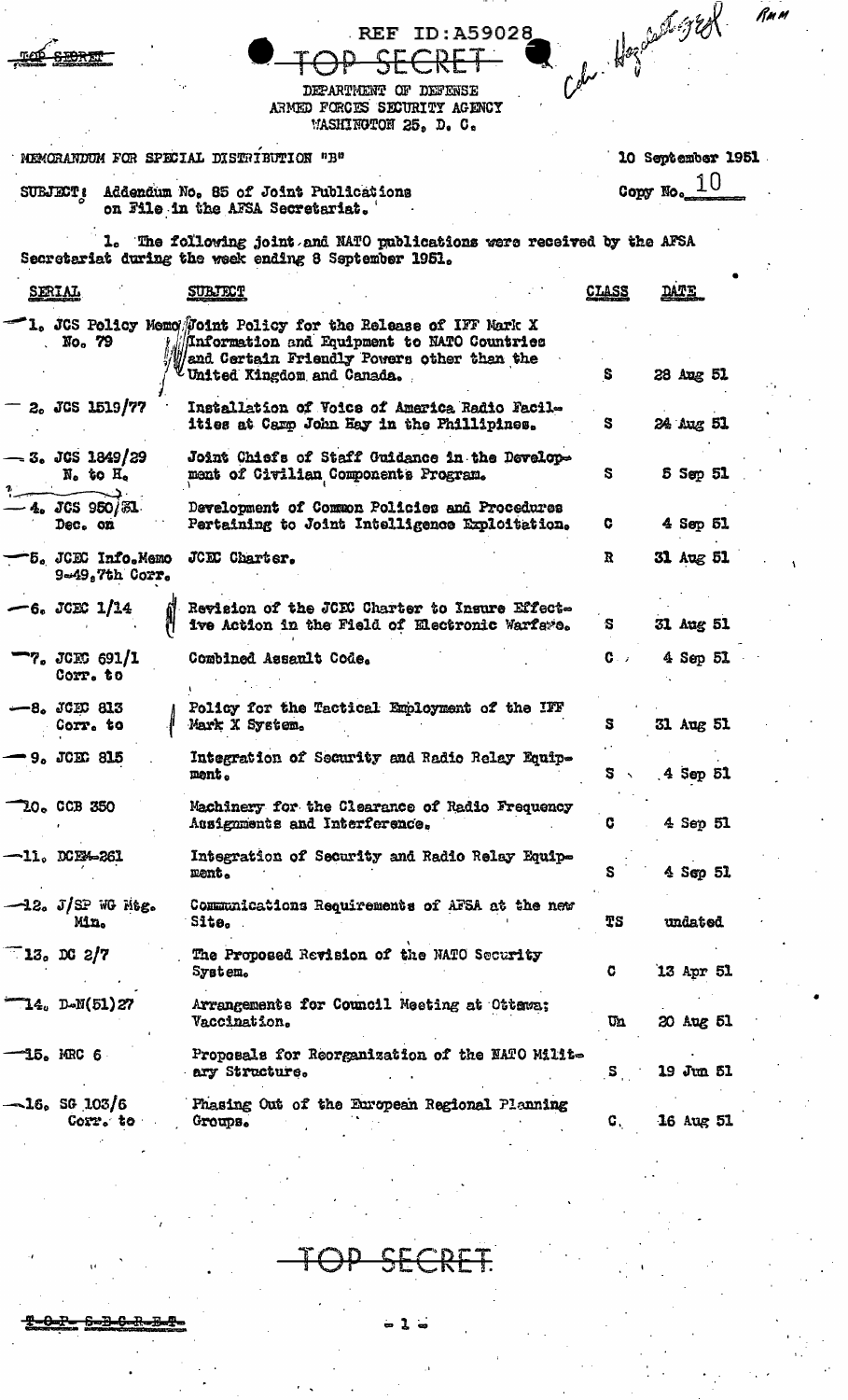Addendum No. 85 of Joint Publications<br>on File in the AFSA Secretariat. **SUBJECT:** 

2. The following publications were forwarded to file in AFSA-04.

REF ID: A52028

| SERIAL          |           |                             | <b>SUBJECT</b>                                                                                   | <b>DATE</b> |           |  |
|-----------------|-----------|-----------------------------|--------------------------------------------------------------------------------------------------|-------------|-----------|--|
|                 |           |                             | 1. C/MP 186 Mtg. Agenda for the meeting to be held 6 September 1951.                             |             | 30 Aug 51 |  |
|                 |           | 2.05057/1                   | Combined Cipher Machine Indicator Procedure.                                                     |             | 5 Sep 51  |  |
|                 |           |                             | 3. C/SC 36 Mtg. Agenda for the meeting to be held 12 September 1951.                             |             | 4 Sep 51  |  |
|                 |           | 4. c/WI 10/7/D              | Canada/UK/US Policy for the Release of IFF Mark X<br>Information and Equipment to other Nations. |             | 30 Aug 51 |  |
|                 |           |                             | - 5. J/MP 166 Mtg. Agenda for the meeting to be held 6 September 1951.                           |             | 30 Aug 51 |  |
| $-6. J/WI 78/D$ |           |                             | Recognition and Identifications Instructions General<br>$(ACP 150(A))$ , Proposed Changes to.    |             | 30 Aug 51 |  |
|                 | 7th Corr. | 7. JOE Info.<br>Manno 9-40. | JCEC Charter.                                                                                    |             | 31 Aug 51 |  |

No publications were forwarded to AFSA-03 this week. 3.

2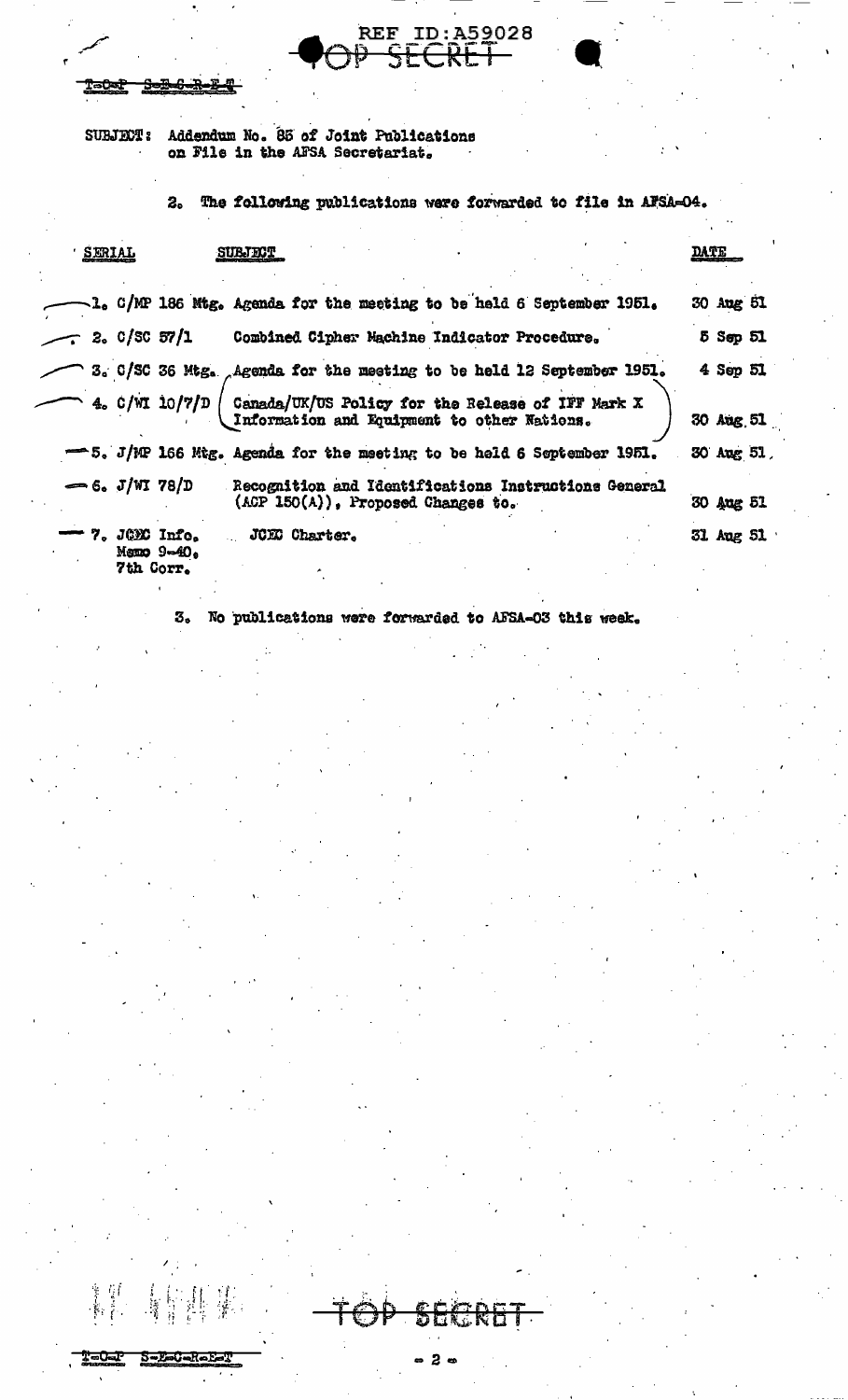**REF ID: A59028** <del>RL 1</del>

DEPARTMENT OF DEFENSE ARMED FORCES SECURITY AGENCY WASHINGTON 25, D. C.

## MEMORANIZM FOR SPECIAL DISTRIBUTION "B"

÷

## 4 September 1951

SURJECT: Addendum No. 84 of Joint Publications<br>on File in the AFSA Secretariat.

10

Copy No 1. The following joint and NATO publications were received by the AFSA Secretariat during the week ending 1 September 1951.  $\sim$ 

| SERIAL                                  | <b>SURJECT</b>                                                                                                                                                             | <b>CLASS</b> | <b>DATY</b> |
|-----------------------------------------|----------------------------------------------------------------------------------------------------------------------------------------------------------------------------|--------------|-------------|
| Corr. to                                | -1. JUS Policy Memo 74 Policy and Procedure for Security Protection<br>for Joint War Plans.                                                                                | R            | 28 Aug 51   |
| $-2.$ JCS 378/18                        | Policy for the Tactical Employment of the IFF<br>Mark X System.                                                                                                            | S            | 18 Apg 51   |
| 3. JOS 378/18<br>Dec. on                | Policy for the Tactical Employment of the IFF<br>Mark X System.                                                                                                            | S.           | 28 Aug 51   |
| <sup>-</sup> 4. JCS 378/18<br>Corr. to  | Policy for the Tactical Employment of the IFF<br>Mark X System.                                                                                                            | S.           | 29 Aug 51   |
| <b>5. JCS 1673/3</b>                    | Revision of the JCRC Charter to Insure Effective<br>Action in the Field of Electronic Warfare.                                                                             | S.           | 20 Aug 51   |
| 6.3051673/3<br>Dec. on                  | Revision of the JCEC Charter to Insure Effective<br>Action in the Field of Electronic Warfare.                                                                             | S.           | 29 Aug 51   |
| -7. CJT 11-10-70                        | Communications Instructions, Security (ACP 122-<br>$(B)$ .                                                                                                                 | R            | 13 Aug 51   |
| <b>8. Joint Sect.Memo</b><br>$E_0$ . 60 | Top Secret Control Procedure.                                                                                                                                              | R            | 15 Aug 51   |
| $-9.$ DEP(CCDP)24                       | Proposed Examination of VHF-UHF Airborne and<br>Ground Control Equipment.                                                                                                  | S            | 27 Jul 51   |
| - 10. JCKC Papers;<br>Status of         | Status of JUEC Papers as of 23 August 1951.                                                                                                                                | S            | 23 Aug 51   |
| $-11.$ JCEC 255th Mtg.                  | Minutes of the meeting held 16 August 1951.                                                                                                                                | S.           | undatod     |
| $-12.7000257$ the Mtg.                  | Agenda for the meeting to be held 30 August 1951. S                                                                                                                        |              | undated     |
| $-13.$ JCEC $151/15$<br>Corr. to        | Joint Army-Navy-Air Force Nomenclature System<br>for Communications Equipment-Policy Concerning.                                                                           | U£           | 23 Aug 51   |
| 14. JCEC 225/9                          | Scene of Air Sea Rescue Frequencies (Release to<br>Turkoy, Greece, and Latin America)                                                                                      | . B          | 24 Aug 51   |
| $-15$ . JCEC 402/3                      | Definitions for Classifying Ground Radar Sets<br>by Slant Range.                                                                                                           | $\mathbf{z}$ | 27 Aug 51   |
| 16. JCEC 413/13                         | Coordination of Panel Papers on Military Charact-<br>eristics for Communications-Electronics Equipt-<br>ment with the Frequency Allocation and Wave<br>Propagation Panels. | R            | 29 Aug 51   |
| 17. JCEC 426/7                          | U. S. Policy for the Security of Weather Inform<br>mation.                                                                                                                 | C.           | 23 Aug 51   |
| $\sim$ 18. JCEC 691/1                   | Combined Assault Code.                                                                                                                                                     | C            | 29 Aug 51   |
| $-19.3000736$<br>2nd Adden. to          | Proposed Revision of System Indicator Procedure.                                                                                                                           | s            | 29 Aug 51   |
| 20. JCEC 811                            | Military Position Regarding 132-152 Megacycles<br><b>Band.</b>                                                                                                             | s            | 23 Aug 51   |

SECRE

 $\ddot{\bullet}$ 

<del>22 23222</del>3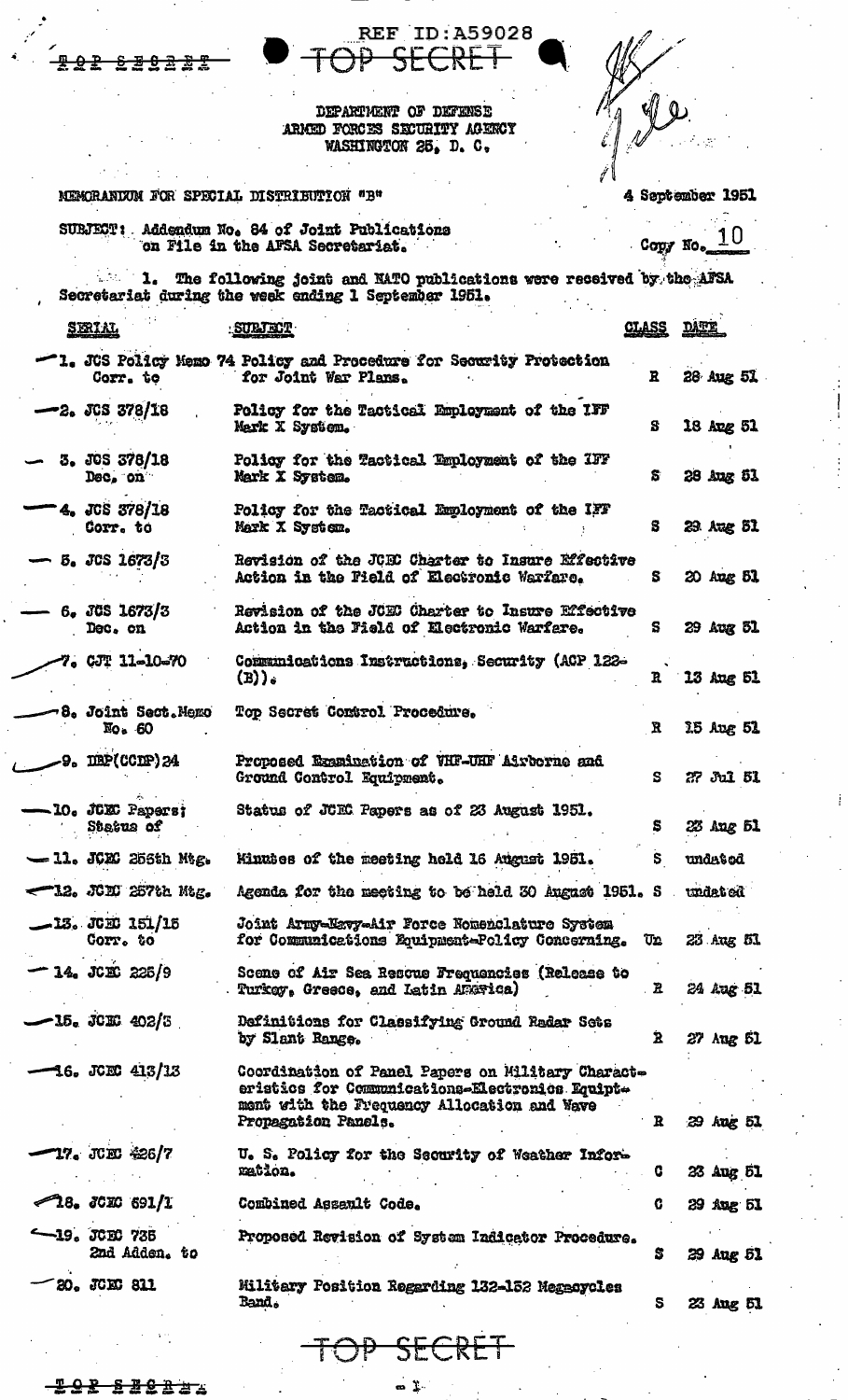**SOR SECREE** 

SUBJECT: Addendum No. 84 of Joint Publications<br>on File in the AFSA Secretariat.

| -21. JCKG 812                                   | Joint Military Characteristics for Two-Pair<br>Un<br>Open Wire Pole Line.                                                                              | <b>38 Aug 51</b> |  |
|-------------------------------------------------|--------------------------------------------------------------------------------------------------------------------------------------------------------|------------------|--|
| <b>-22. JCKX 813</b><br>Agen. Item 13           | Policy for the Tactical Employment of the IFF<br>S<br>Mark X System.                                                                                   | 30 Aug 51        |  |
| <b>- 23. JCEC 813</b><br>Agen. It sm 186        | Joint Military Characteristics for Telephone<br>Un 29 Aug 51<br>Cable Assembly CX-1624()/G                                                             |                  |  |
| -24. CCB 47/47                                  | Recognition and Identification Key Lists<br>$\mathbf{s}$<br>$(ACPS 155 - 158)$                                                                         | 28 Aug 51        |  |
| $-25.$ CCB 348                                  | Search and Rescue Communications Organization<br>$\mathbf{R}$<br>for the Mediterranean Area.                                                           | 28 Aug 51        |  |
| $-26.$ CCB 349                                  | $\mathbf R$<br>Security Classification of Line Circuits.                                                                                               | 29 Aug 51        |  |
| 27. DCEM 286                                    | Representation on Panels of the CAN-UK-US JCECS. Un                                                                                                    | 22 Aug 51        |  |
| 28. L/26B/6774                                  | Forwarding of Organization, Terms of Reference,<br>and Representation of our Cipher Policy Board<br>Policy.<br>S                                       | 22 Aug 51        |  |
| 29. CECM-829-51                                 | Possible Utilization of Ionospheric Scatter<br>Technique for the TOA Trans-Atlantic Radio Relay. C                                                     | 29 Aug 51        |  |
| 30. N-61                                        | Provision of Second Level Crypto Channels for<br>Allied Commands and National Naval, Land, and<br>$S$ $27$ Aug $51$<br>Air Forces under SHAPE Command. |                  |  |
| $31.$ SG $7/44$                                 | Examination of the Functioning of the COSMIC<br>CC 23 Aug 51<br>Security System in the United States.                                                  |                  |  |
| 32. S4 103/6                                    | Phasing Out of the European Regional Planning<br>G<br>Groups.                                                                                          | 24 Aug 51        |  |
|                                                 | The following publications were forwarded to file in AFSA-04.                                                                                          |                  |  |
| l. adfFPIS 1/D<br>Corr. to                      | Ad Hoc Panel on Steering Group for Investigating<br>Practical Application of Radio Frequency Propagation<br>by Ionospheric Scatter (ROAR Project)      | 23 Aug 51        |  |
| 2. C/CE 22nd Mtg.                               | Minutes of the meeting held 21 August 1951.                                                                                                            | undat ed         |  |
| ~3. c/œ 6/5                                     | Communications Publications Panels on Printing and<br>Translations of ACPS.                                                                            | 28 Aug 51        |  |
| $-4.$ C/CP 13/2                                 | Release of JANAPS/ACPS to Chinese Nationalist Air<br><b>Force.</b>                                                                                     | 23 Ang 51        |  |
| - 5. C/MP 186th Mag.                            | Agenda for the meeting to be held 6 September 1951.                                                                                                    | 30 Aug 51        |  |
| 6. C/GC 58/D                                    | Security of Certain Meteorological Information.                                                                                                        | 28 Aug 51        |  |
| $7.$ C/SC 35th Mtg.                             | Minutes of the meeting held 15 August 1951.                                                                                                            | <b>undated</b>   |  |
| 8. C/MI $10/7/D$                                | Policy for the Release of IFF Mark X Information and<br>Equipment to other Nations.                                                                    | 30 Aug 51        |  |
| 、9. C/W 21/D                                    | Definitions for ClassifyingGround Radar Sete by Slamt<br><b>Range.</b>                                                                                 | 28 Aug 51        |  |
| $\sim$ IO. J/CE 47th Mtg.                       | Mimites of the meeting held 21 August 1951.                                                                                                            | <b>undated</b>   |  |
| $-11.$ J/CP $\text{Info}_{\alpha}$ Memo<br>2-51 | Expected Availability Date of ACP 121.                                                                                                                 | 28 Aug 51        |  |

A59028

REE

 $\mathbf{ID}$ 

 $\mathbf{P}$ SE \_K |

ia 2 a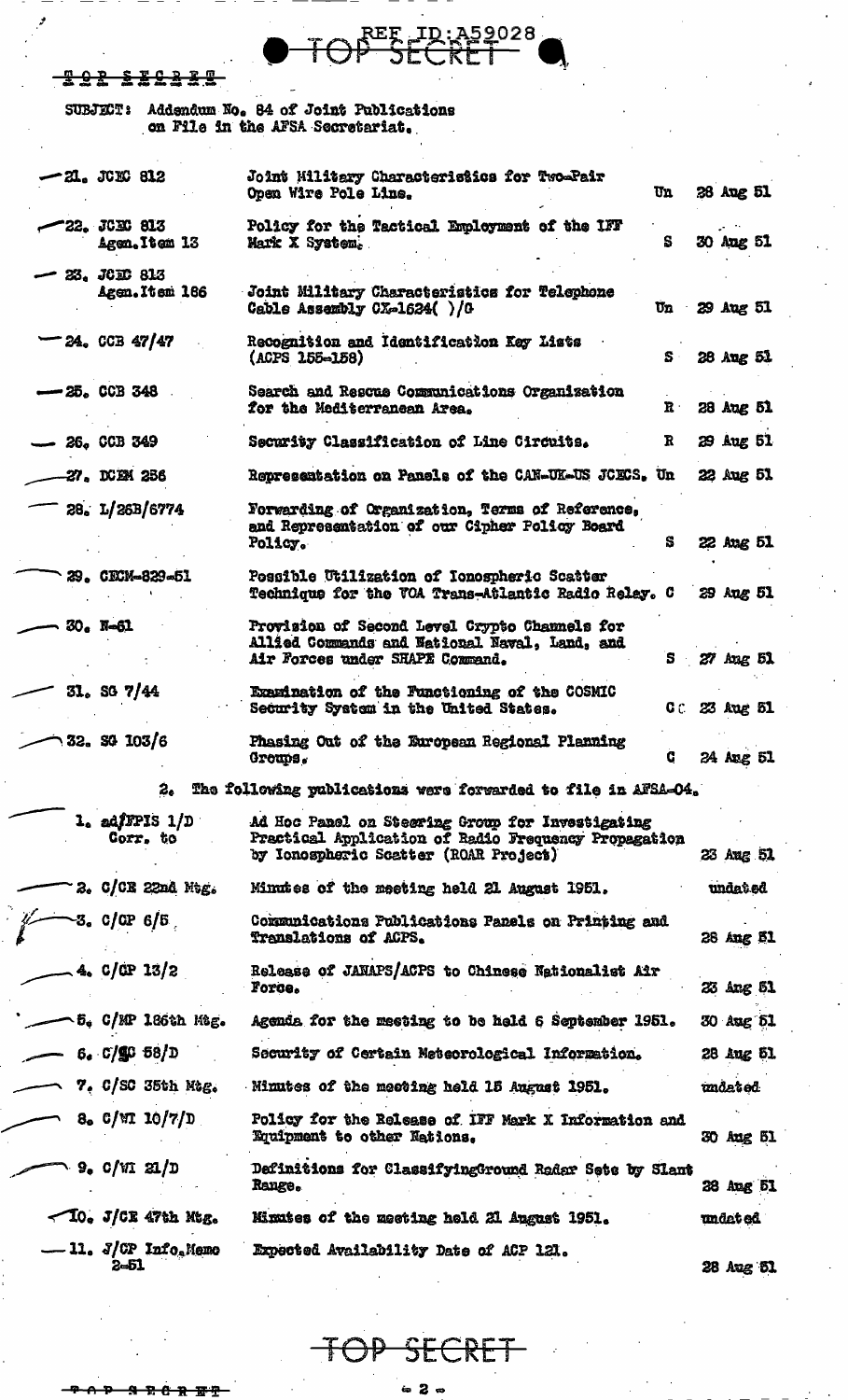## $-222$   $-2222$

SUBJECT: Addendum No. 84 of Joint Publications<br>on File in the AFSA Secretariat.

| $-12. J/CP 28/D$  |                        | Interim Recognition and Identification System.<br>for the NATO.                           | 29 Aug 51 |  |
|-------------------|------------------------|-------------------------------------------------------------------------------------------|-----------|--|
|                   | $-13. J/05$ 26th Mtg.  | Agenda for the meeting to be held 31 August 1951.                                         | 24 Aug 51 |  |
| $-14. J/R 121/D$  |                        | Protection of U.S. Military Communications Interests<br>after Japanese Peace Treaty.      | 29 Aug 51 |  |
|                   | $-15.$ J/MP 166th Mtg. | Agenda for the meeting to be held 6 September 1951.                                       | 30 Aug 51 |  |
| $-16.$ J/SG 142/D |                        | Proposed Military Characteristics for Portable<br>Speech Privacy Equipment.               | 29 Aug 51 |  |
|                   | $-17. J/SP 96/1/D$     | Proposed Installation of a Short Wave Receiving<br>Station in the Fhillipines (VOA).      | 27 Aug 51 |  |
| $= 18. J/NI 78/D$ |                        | Recognition and Identification Instructions-General<br>(ACP 150(A)), Proposed Changes to. | 30 Aug 51 |  |

REF ID: A59028

CRET

No publications were forwarded to file in AFSA-03 this week.  $3.5$ 

 $\sim$  3  $\sim$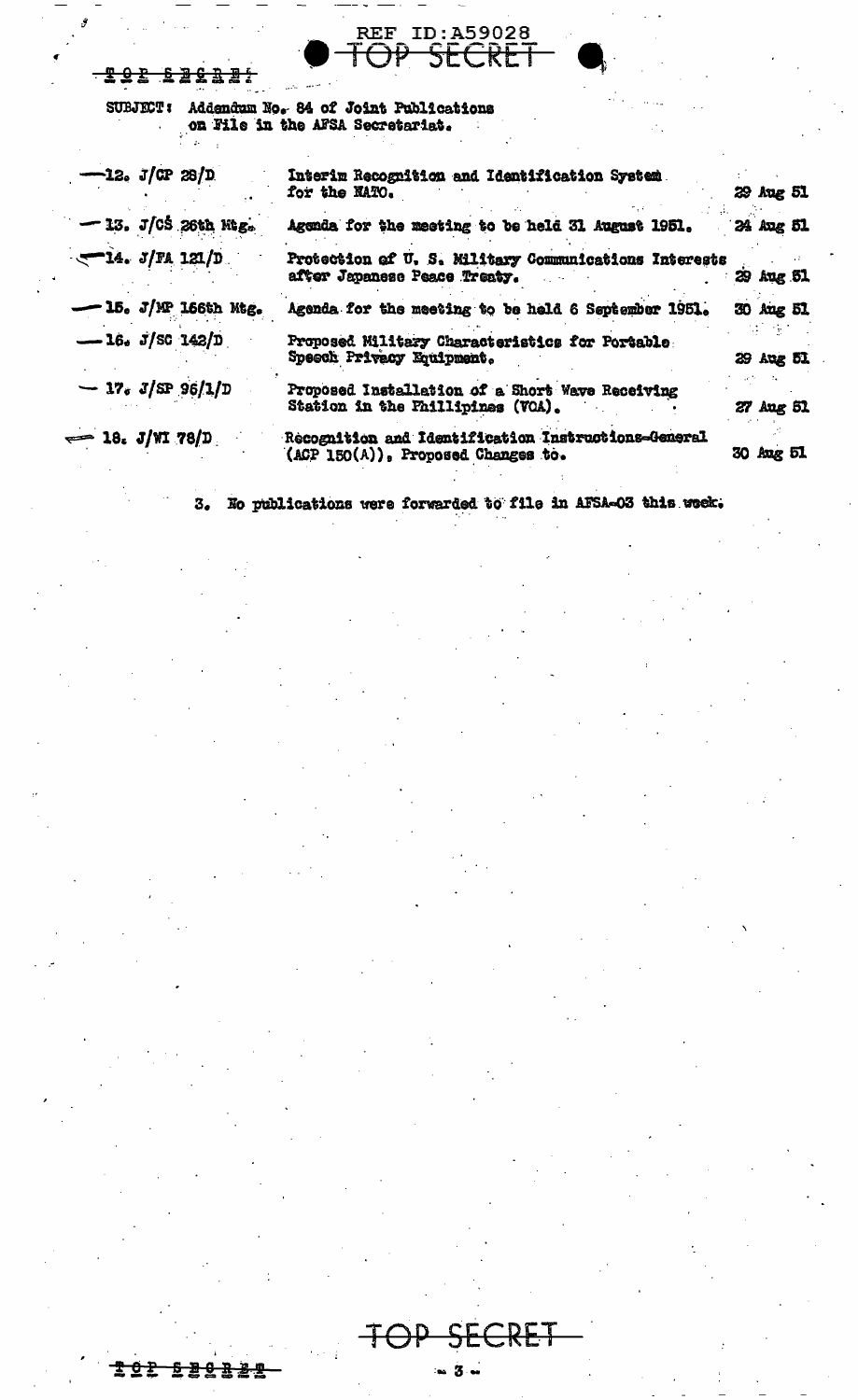|  | $T \sim 0$ <sup>REE</sup> r ID; A59028 |  |
|--|----------------------------------------|--|
|  | VI JLVNLI                              |  |

27 August 1951

Copy No.

10

DEPARTMENT OF DEFENSE ARMED FORCES SECURITY AGENCY Weshington 25, D.C.

MEMORANDUM FOR SPECIAL DISTRIBUTION "B"

<del>bê û bê</del>

SUBJECT: Addendum No. 83 of Joint Publications<br>on File in the AFSA Secretarist.

1. The following joint and NATO publications were received by the AFSA Secretariat during the week ending 25 August 1951.

| SERIAL                             | <b>SUBJECT</b>                                                                                                                                 | <u>CLASS.</u> | <u>DATE</u>    |  |
|------------------------------------|------------------------------------------------------------------------------------------------------------------------------------------------|---------------|----------------|--|
| 1. JCS 1810/22                     | Clearance Criteria for Personnel Requiring Access<br>to Cryptographic Material and Information.                                                | $\mathbf{R}$  | 20 Aug 51      |  |
| $-3.0JT 14-10$                     | Pessible Compromise.                                                                                                                           | S             | 17 Aug 51      |  |
| $-3.3$ JCEC 151/15                 | Joint Army-Navy-Air Force Nomenclature System for<br>Communications Equipment - Policy Concerning.                                             | $\sigma$      | 20 Aug 51      |  |
| $-4.$ JCEC 151/16                  | Canadian Intergration with U.S. "AN" Nomenclature<br>System.                                                                                   | $\mathbf{R}$  | 20 Aug 51      |  |
| $5.$ JCEC 421/5                    | Communications Instructions for Reporting Vital<br>Intelligence Sightings from Aircraft (CIRVIS) (JANAP<br>148(A)) Proposed Revision.          | R             | 15 Aug 51      |  |
| 6. JCEC 810                        | Military Characteristics for Electronic Locating,<br>Tracking and Guiding Systems for Use by Landing<br>Forces in Amphibious Operations.       |               | 21 Aug 51      |  |
| $-7.$ JCEC 810/1                   | Joint Military Characteristics for Electronic<br>Locating, Tracking and Guiding Systems for Use by<br>Landing Forces in Amphibious Operations. | G             | 21 Aug 51      |  |
| <b>B. JCEC Status</b>              | Status of CAM-UK-US JONG Papers as of 21 Aug. 1951. S                                                                                          |               | 21 Aug 51      |  |
| $-9.$ DCEM 255                     | JCEC Position with Reference to Operational Necessity<br>for the Release of Information to Ceylon, India,<br>Pakistan and South Africa.        | S.            | 22 Aug 51      |  |
| $\frac{10. L}{1514/6666}$          | Cypher Messages: Publication of Text.                                                                                                          | TS            | $9$ Aug 51     |  |
| $-11. L/325A/6713$                 | Forwarding of BRUSA C/S Material.                                                                                                              | <b>TS</b>     | 15 Aug 51      |  |
| $-12$ . L/325A/6724                | Forwarding of BRUSA C/S Material.                                                                                                              | <b>TS</b>     | 17 Aug 51      |  |
| -23. N-55                          | Crypto Security Officer and Command Custodian<br>for SHAPE.                                                                                    | $\mathbf{U}$  | 23 Aug 51      |  |
| $\frac{1}{4}$ , NR/ISC/LL/51/7     | Common-User Telephone Network.                                                                                                                 | S.            | 26 Jul 51      |  |
| $-15$ , TR/WU 3187/51              | Monthly Tests of B.1. Long Lines Circuits.                                                                                                     | c             | 27 Jul 51      |  |
| $16.$ WU 4234/51                   | The Organization and Responsibility of Signals in<br>the Armies of the Western Region and the U.S.A.<br>when Operating in the Field.           | R             | 7 Jul 51       |  |
| $-2o$                              | The following publications are on file in AFSA $\approx 04$ .                                                                                  |               |                |  |
| $-$ i. C/NP 15/11                  | Effective Date for ACP 129.                                                                                                                    |               | 20 Aug 51      |  |
| $-2$ , C/MP 185 Mtg                | Minutes of the Meeting held 2 August 1951.                                                                                                     |               | <b>undated</b> |  |
| -3. C/SC 24/3/D                    | Cryptographic System for Merchant Ships in Time of War.<br>(Timing and Scope of Release)                                                       |               | 17 Aug 51      |  |
| $T_{4.}$ C/SC 54/2                 | Agreement on Authentication Systems.                                                                                                           |               | 17 Aug 51      |  |
| $-5.$ J/CE 106/D<br>$N_a$ to $H_a$ | Survey of Communications Equipment.<br><del>SFCRFT</del>                                                                                       |               | 23 Aug 51      |  |

 $-1-$ 

222 22032T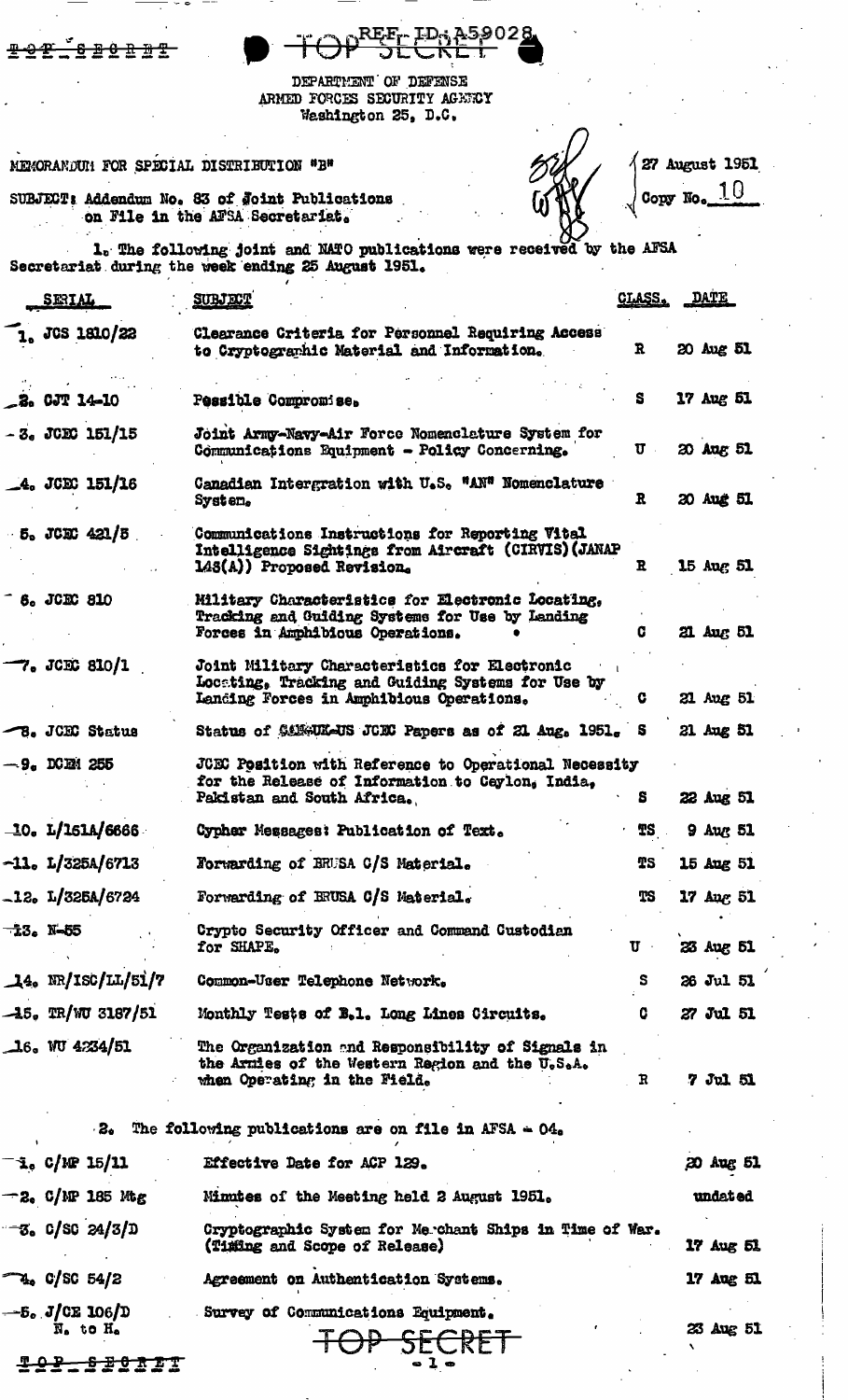| <b>LOR 2886888</b>                                    | <b>BEE ED ASPORE</b>                                                                                      |           |
|-------------------------------------------------------|-----------------------------------------------------------------------------------------------------------|-----------|
|                                                       | SUBJECT: Addendum No. 83 of Joint Publications<br>on File in AFSA Secretariat.                            |           |
| $\leq 6$ , J/MP Info<br>Memo 1-51                     | Joint Communications Instructions, Part 1, General-<br>JANAP $121(A)$ , Change No. 2.                     | 16 Aug 51 |
| $-7. J/SC 93/2$                                       | Joint Military Characteristics for High=Grade, High=<br>Speed Teletype Security Equipment.                | 17 Aug 51 |
| $\equiv 8$ . J/SC 62 Mtg                              | Minutes of the Meeting held 15 August 1951.                                                               | 22 Aug 51 |
| $-9$ . $J/RI$ 7 Mg                                    | Minutes of the Meeting held 31 July 1951.                                                                 | 22 Aug 51 |
| $-10. J/SP 116/D$                                     | Proposal of Americam Gable and Radio Corporation for<br>Laying Submarine Cable Across the North Atlantic. | 20 Aug 51 |
| <b>01/ J/BP 117<br/> - J/BP 43/2<br/> - J/AP 65/1</b> | Joint Stendardization of Surveillance and Control<br>Information (Combat Information Center) Terminology. | 22 Aug 51 |
| $-12. J/T P 81/D$                                     | Use of Army Command and Administrative Network by<br>Federal Civil Defense Administration.                | 21 Aug 51 |
|                                                       |                                                                                                           |           |

3. The following publication is on file in AFSA  $\sim$  03.

 $1. J/\text{SC } 93/\text{2}$ 

Joint Militery Characteristics for High-Speed, High-<br>Grade Teletype Security Equipment.

FRET

17 Aug 51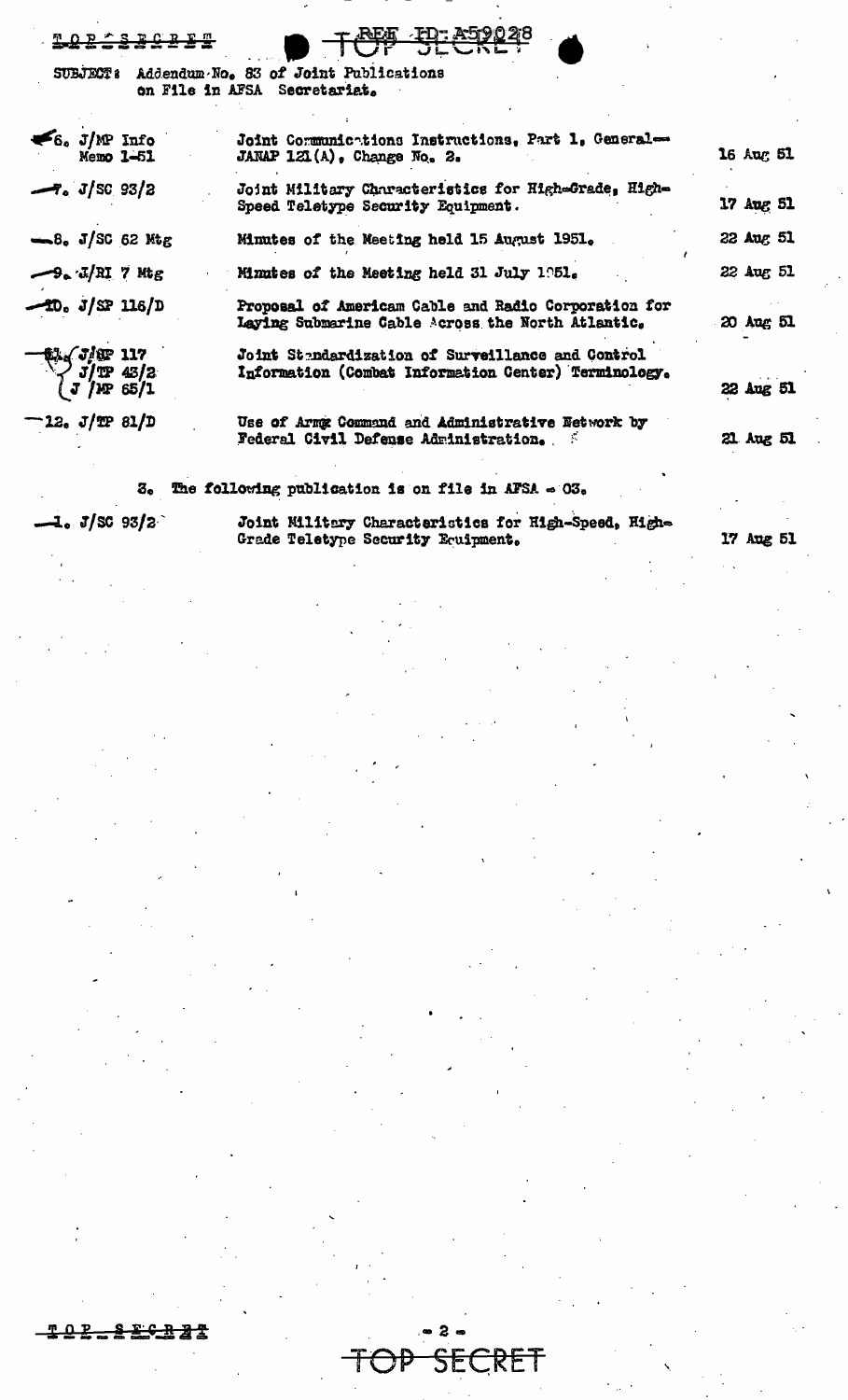|                                                | <u>REF. JD; 459028</u>                                                                                                       | $\overline{\mathscr{K}}$ | $\mathcal{L}_{\mathcal{I}_{\mathcal{L}_{\mathcal{L}}}}$ |
|------------------------------------------------|------------------------------------------------------------------------------------------------------------------------------|--------------------------|---------------------------------------------------------|
|                                                | DEPARTMENT OF DEFENSE<br>AREED FORCES SECURITY AGENCY<br>Washington 25, D.C.                                                 |                          |                                                         |
| MEMORANDUM FOR SPECIAL DISTRIBUTION "B"        |                                                                                                                              |                          | 20 August 1957                                          |
|                                                | SUBJECT: Addemdum No. 82 of Joint Publications<br>on File in the AFSA Secretariat.                                           |                          | Copy $\sqrt[4]{10}$                                     |
|                                                | 1. The following joint and NATO publications were received by the AFSA<br>Secretariat during the week ending 18 August 1951. |                          |                                                         |
| SIRIAL                                         | <b>SUBJECT</b>                                                                                                               | CLASS.                   | DATE                                                    |
| $-1.$ JCS 950/31                               | Development of Common Policies and Procedures<br>Pertaining to Joint Intelligence Exploitation.                              | C.                       | 10 $\log 5$ .                                           |
| $-2.$ JCS 1725/47<br>N. to H.                  | The Joint Mobilization Plan.                                                                                                 | R                        | $15$ Aug $5$ .                                          |
| $-3.$ JGS 1810/21                              | Minimum Standards for the Handling and Transmission<br>of Classified Information.                                            | R                        | $9$ Aug $5$ .                                           |
| 4. JCS 1668/279<br>$D0$ on                     | Policies Regarding Research and Development in the<br>North Atlantic Treaty Organization.                                    | C                        | 14 Aug 53                                               |
| $-5.$ JCS Policy                               | Special Safeguards for JCS Papers Containing<br>Memo 39(3rd Rev.) Highly Secret Information.                                 | R                        | $8$ Aug $5$ .                                           |
| 6. JCS Policy Memo<br>$\mathbb{R}$ 4 (Revised) | Policy and Procedure for Security Protection<br>for Joint War Plans.                                                         | $\mathbf{R}$             | $8$ Aug $5$ .                                           |
| $\neg 7.$ JIGN=150-51                          | Top Secret Control Procedure.                                                                                                | R                        | 1 Aug 51.                                               |
| $-8.$ JCEC 808                                 | Acceleration of NATO Air Force Programs.                                                                                     | TS                       | 10 Aug 51.                                              |
| $-9.3$ JCEC 809                                | Joint Military Characteristics for Wire Repair-<br>Rewind Set AN/TSN-5().                                                    | U                        | <b>13 Aug 51</b>                                        |
| $-10$ . JCEC 255 Mtg                           | Mimites of the Nesting held 2 August 1951.                                                                                   | S                        | <b>undated</b>                                          |
| -11. JCEC Status                               | Status of JCEC Papers as of 9 August 1951.                                                                                   | S                        | undated                                                 |
| 12. DOEM 253                                   | Plan for the Provision of CCM Rotors and Key Lists. S                                                                        |                          | $9$ Aug $51$ .                                          |
| $-23$ , CCB 126/14                             | Communications Instructions - Teletypewriter (Tele-<br>printer) Procedure (ACP 126)                                          | R                        | $14 \, \text{Myr} \, 53.$                               |
| $-14.$ CCB 315/4                               | Plan for the Provision of CCM Rotors and Key Lists. S                                                                        |                          | $9$ Aug $5$ ).                                          |
| $-15.$ CCB 320/1                               | Format for Military Characteristics for Communications-<br>Electronics Equipment.                                            | T                        | 13 Aug 51                                               |
| $-16.$ CCB 344<br><b>Corrig.</b> to            | NATO Naval Communications Instructions (ACP 176)                                                                             | C.                       | 10 Aug 52                                               |
| $7T0$ CCB 347                                  | Switchboard Operating Procedure (ACP $134(A)$ ).                                                                             | TJ.                      | 10 Aug 51                                               |
| $\sim$ 38. C/CE 21 Thg                         | Minutes of the Meeting held 24 July 1951.                                                                                    | s                        | $7$ Aug $53$                                            |
| $-19.$ C/CE 22 Mg                              | Agenda for the Meeting to be held 21 August 1951.                                                                            | S.                       | 14 Aug 51                                               |
| $\infty$ . J/CE 47 Mtg                         | Agenda for the Meeting to be held 21 August 1951.                                                                            | S.                       | 14 Aug 51                                               |
| $\sim$ 21. J/W 77/D                            | Joint Military Characteristics for a Ground-to-Air<br>Data Transmission Link for Intercept Control.                          | R                        | $-15$ Aug 51                                            |
| 22. NR/PSO/51/126<br>Dec. on                   | Transfer of Inter-Service Communications Respon-<br>sibilities,                                                              | S.                       | 27 Jul 51                                               |

Phase-Out of NATO Regional Signal Planning Groups.

Abbreviated Addresses.

**TOP** 

31 Jul 51

10 Aug 51

 $\mathbf{R}$ 

 $\overline{u}$ 

 $-23$ . SG 153/1

 $\binom{1}{2}$ 

24. SGN-1290-51

202\_320B22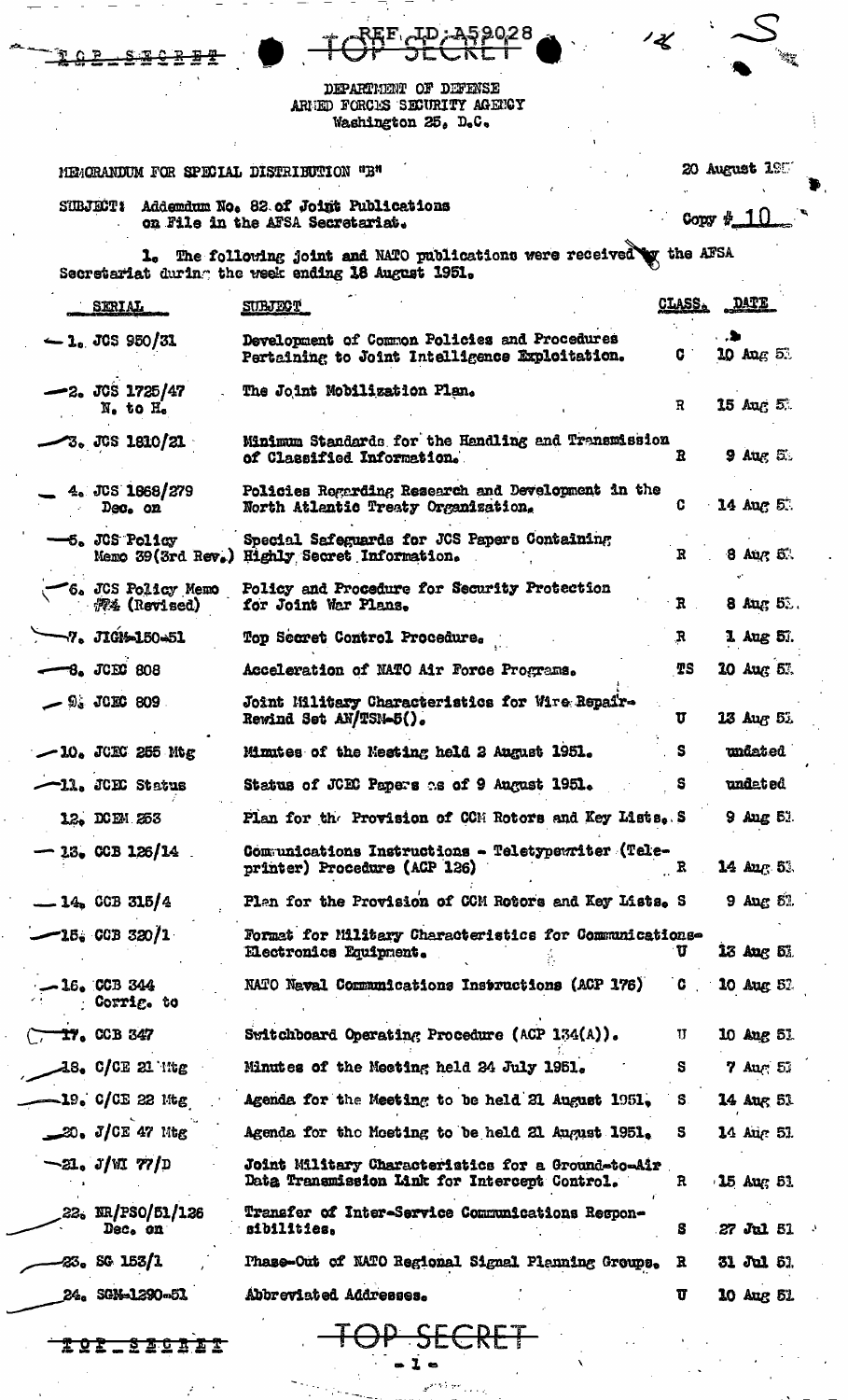| SUBJECT: | Addendum No. 82 of Joint Publications<br><b>En File in the AFSA Secretarist.</b> |  |                                             |  |  |  |
|----------|----------------------------------------------------------------------------------|--|---------------------------------------------|--|--|--|
|          |                                                                                  |  |                                             |  |  |  |
|          | WR/MG(51)173                                                                     |  | Frequency Allocations in 225-420 Ec/s Band. |  |  |  |

 $\frac{m}{2}$ 

⊕

<del>22\_2221</del>

**T@P** 

20 August 1951

|      | $-25.$ WR/NC(51)173<br>Corrig. to | Frequency Allocations in 225-420 Mc/s Band.                            | $1 \text{ mag } 51$ |
|------|-----------------------------------|------------------------------------------------------------------------|---------------------|
| `26. | WU 99/51                          | Fhasing Out of The WERPG.                                              | 13 Jul 51           |
|      | $\sim$ 27. WU 1722/51             | Co-ordination of the Work of Ionispheric Prediction<br><b>Bureaux.</b> | 12 Jul 51           |
|      | 28. Index                         | Alphabetical Index of Subjects Discussed by the NER. S                 | $Avg$ 51            |
|      |                                   |                                                                        |                     |

**IDI ASR 028** 

|                                           | $\sim$ and forrowing bublications are on life in where $O45$                                                              |           |
|-------------------------------------------|---------------------------------------------------------------------------------------------------------------------------|-----------|
|                                           | $-1$ . ad hoc/J/EW 1 Mtg. Minutes of the Meeting held 27 July 1951.                                                       | Undated.  |
| $-2. J/SC 123/1$                          | <b>Cryptographic Plan.</b>                                                                                                | 15 Aug 51 |
| $\frac{-3}{3}$ , J/SC 141/D               | Rules Governing Amature Radio Service.                                                                                    | 14 Aug 51 |
| $\frac{1}{\sqrt{5}}$ $\frac{J}{FA}$ 115/D | Department of Defense Position Concerning Continued<br>Allied Control of Radio Frequency Allocation in Germany. 13 Aug 51 |           |

 $\delta$ . No publications were sent to AFSA - 03

4. No "Limited Distribution" publications received this week.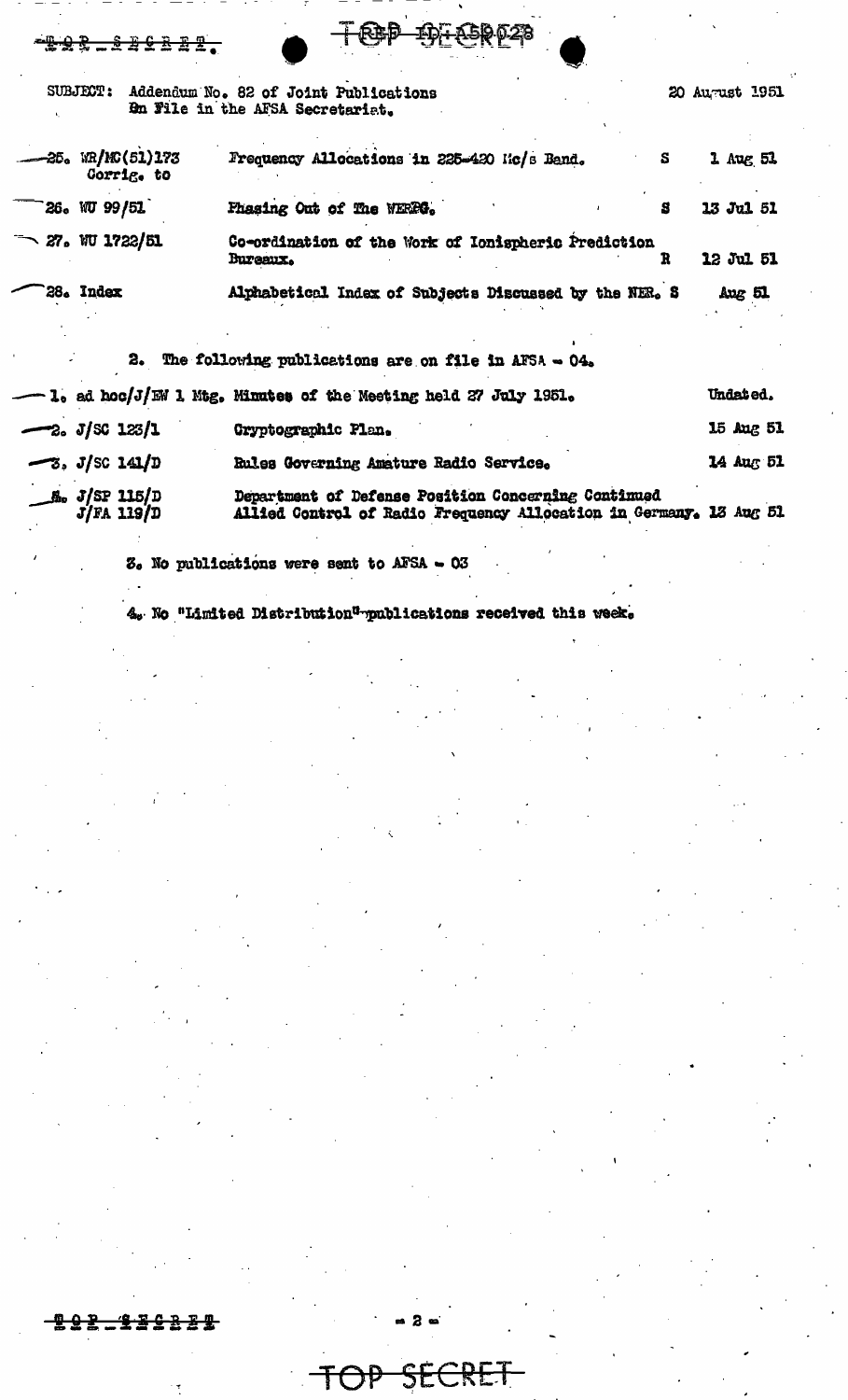|                                              | ĮD:A59028                                                                                                                    |              |                      |  |
|----------------------------------------------|------------------------------------------------------------------------------------------------------------------------------|--------------|----------------------|--|
|                                              | DEPARTMENT OF DEFENSE<br>ARMED FORCES SECURITY AGENCY<br>Washington 25, D.C.                                                 |              |                      |  |
|                                              | MEMORANDUM FOR SPECIAL DISTRIBUTION "B"                                                                                      |              | 13 August 1951       |  |
|                                              | SUBJECT: Addendum No. 81 of Joint Publications on                                                                            |              | Copy $\frac{10}{2}$  |  |
|                                              | File in the AFSA Secretariat.                                                                                                |              |                      |  |
|                                              | 1. The following joint and NATO publications were received by the AFSA<br>Secretariat during the week ending 11 August 1951. |              |                      |  |
| SERIAL                                       | <b>SUBJECT</b>                                                                                                               | CLASS.       | <b>DATE</b>          |  |
| '1. JCS 378/17                               | Policy for Tactical Employment of the Inentifica-<br>tion Friend of Foe (IFF) Mark X System.                                 | s.           | Aug 51<br>ı          |  |
| -2. JCS 378/17<br>$N1$ to $H0$               | Policy for the Tactical Employment of the Identif-<br>ication Friend or Foe (IFF) Mark X System.                             | S            | 8 Aug 51             |  |
| —3. JCS 1868/279                             | Policies Regarding Cooperative Research and<br>Development in NATO.                                                          | G            | 2 Aug 51             |  |
| $-4.$ JGS 2045/12                            | Sections I, II, IV, V, VII, and VIII of Chapter III,<br>JOINT ACTION ARRED FORCES PUBLICATION.                               | G            | 1 Aug 51             |  |
| <b>5. ROSTER</b>                             | Roster of JUS Cormittees and Agencies as of 1 Aug. 51.R                                                                      |              | $1$ Aug $51$         |  |
| $-6$ . MEMO.                                 | JCS Papers that have been Downgraded as of 2 Aug. 51. U                                                                      |              | $2 \text{ Aug } 51$  |  |
| 7. DI 133                                    | Change of Observer Member of the Joint Staff<br>(Brig. Gen. R. C. Partridge)                                                 | TS           | 2 Aug 51             |  |
| $-8.302C 203/14$                             | Clearance Criteria for Personnel Requiring Access<br>to Cryptographic Material and Information.                              | R            | $9 \text{ Aug } 51$  |  |
| $-9.3020353/10$<br>$JCEC$ 97/7<br>Corrig. to | Joint Air Warning and Defense Code (JANAP 142(A)).<br>Joint Amphibicus Communications (JAMAP 144) Proposed<br>Changes to.    | c            | 6 Aug 51             |  |
| $-10$ . JCEC 353/12<br>JCEC <sub>97</sub> /7 | Joint Air Warning and Defense Code (JANAP 142(A)).<br>Joint Amphibious Communications (JANAP 144)<br>Proposed Changes to.    | C            | 3 Aug 51             |  |
| <b>11. JCEC 806</b>                          | Proposed Revision of Section 606(h) Of the<br>Communications Act of 1934.                                                    | $\mathbf{u}$ | $9 \text{Au}$ $51$   |  |
| $-12.$ JCEC 807                              | Tripertite Militery Staff Talks on Southeast Asia<br>held at Singapore - 15 May 1951 (Action on Confer-<br>ence Report)      | ŦS.          | $9$ Aug $51$         |  |
| tu. JCEC 256 Mg                              | Agenda for the Neeting to be held 16 August 1951.                                                                            | S.           | $9$ $\Delta$ ug $51$ |  |
| $14.$ KEM 250                                | Military Characteristics.                                                                                                    | s            | 7 Aug 51             |  |
| 15. DCEN 251                                 | Clearance Criteria for Personnel Requiring Access<br>to Cryptographic Material and Information.                              | R            | <b>9 Aug 51</b>      |  |
| $16.$ CCB $126/13$                           | Charateristics of Teleprinter for Combined Use -<br>Release of Information.                                                  | R            | 6 Aug 51             |  |
| $-17.$ CCB 344                               | Allied Naval Signal-Book (ACP 175)                                                                                           | R            | $7$ Aug 51           |  |
| $-18$ . CCB 345                              | NATO Naval Wireless Organization. (ACP 177-Interin)                                                                          | S            | $9$ Aug $51$         |  |
| $-19.$ CCB $%$ CCB                           | NATO Naval Communications Instructions (ACP 176-<br>Interim)                                                                 | G            | $9$ $\Delta$ ug $51$ |  |
| -20. J/SP 113/D                              | Joint Policy for the Release of Communications-<br>Electronics Publications to the Countries of<br>Latin-America.            | S.           | 24 Jul 51            |  |
| <b>21.</b> NR/ISC/51/32<br>NR/ISC/11/51/6    | Communications Between Bergen and Trondhiem.                                                                                 | TS           | 26 Jun 51            |  |
| - 22. NR/ISC/II./51/<br>6th Mtg.             | Minutes of the meeting held 25 July 1951.<br>SECRET                                                                          | S            | 27 Jul 51            |  |
| <u>ዊ ዕ ጀ</u><br><u>S E C R E T</u>           |                                                                                                                              |              |                      |  |

 $\ddot{\phantom{a}}$ 

 $\ddot{\phantom{a}}$ 

 $\frac{1}{2}$